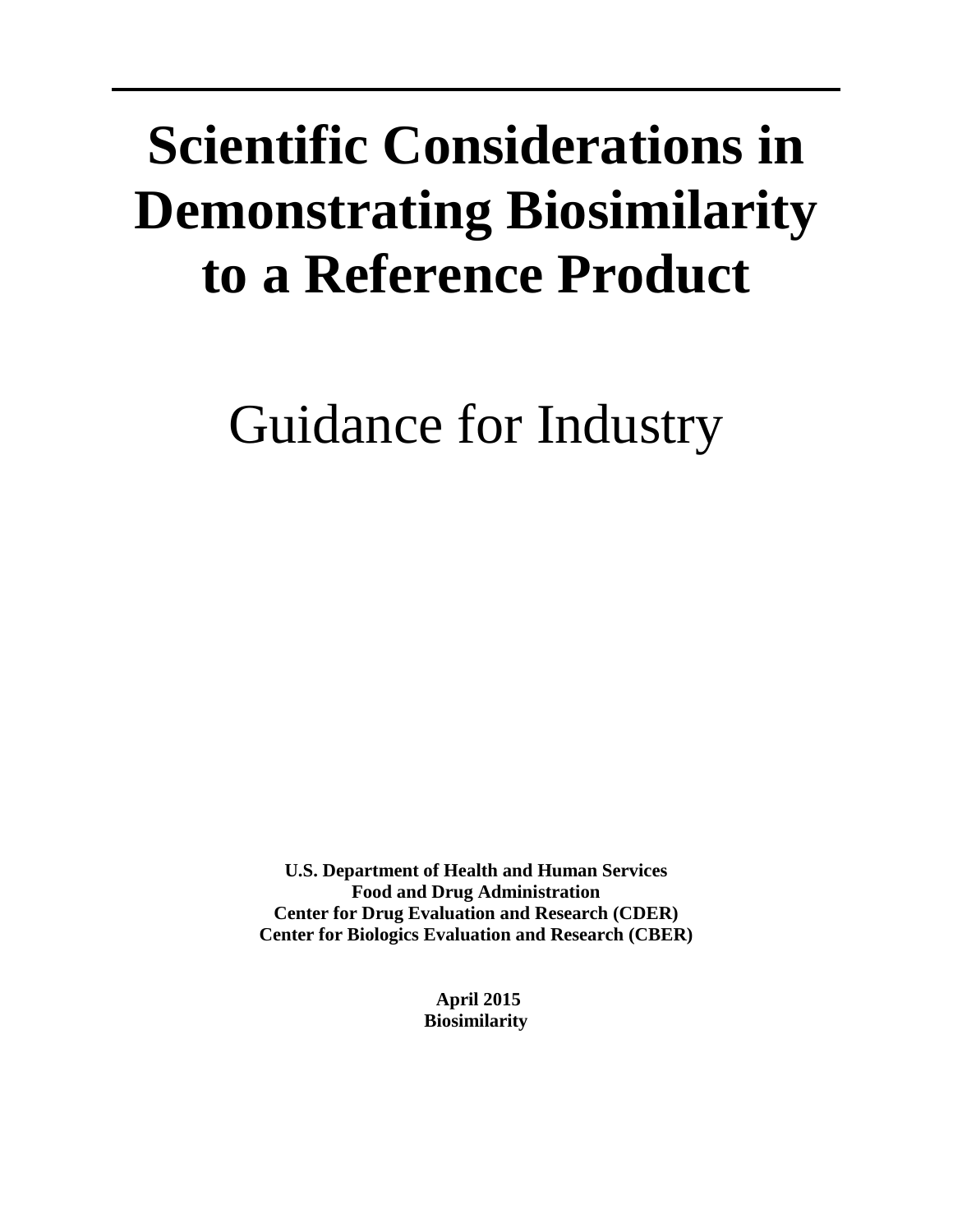# **Scientific Considerations in Demonstrating Biosimilarity to a Reference Product**

## Guidance for Industry

*Additional copies are available from:*

*Office of Communications, Division of Drug Information Center for Drug Evaluation and Research Food and Drug Administration 10001 New Hampshire Ave., Hillandale Bldg., 4th Floor Silver Spring, MD 20993-0002 Phone: 855-543-3784 or 301-796-3400; Fax: 301-431-6353 Email: druginfo@fda.hhs.gov <http://www.fda.gov/Drugs/GuidanceComplianceRegulatoryInformation/Guidances/default.htm>*

*and/or*

*Office of Communication, Outreach and Development Center for Biologics Evaluation and Research Food and Drug Administration 10903 New Hampshire Ave., Bldg. 71, Room 3128 Silver Spring, MD 20993-0002 Phone: 800-835-4709 or 240-402-7800 Email: ocod@fda.hhs.gov <http://www.fda.gov/BiologicsBloodVaccines/GuidanceComplianceRegulatoryInformation/Guidances/default.htm>* 

**U.S. Department of Health and Human Services Food and Drug Administration Center for Drug Evaluation and Research (CDER) Center for Biologics Evaluation and Research (CBER)**

> **April 2015 Biosimilarity**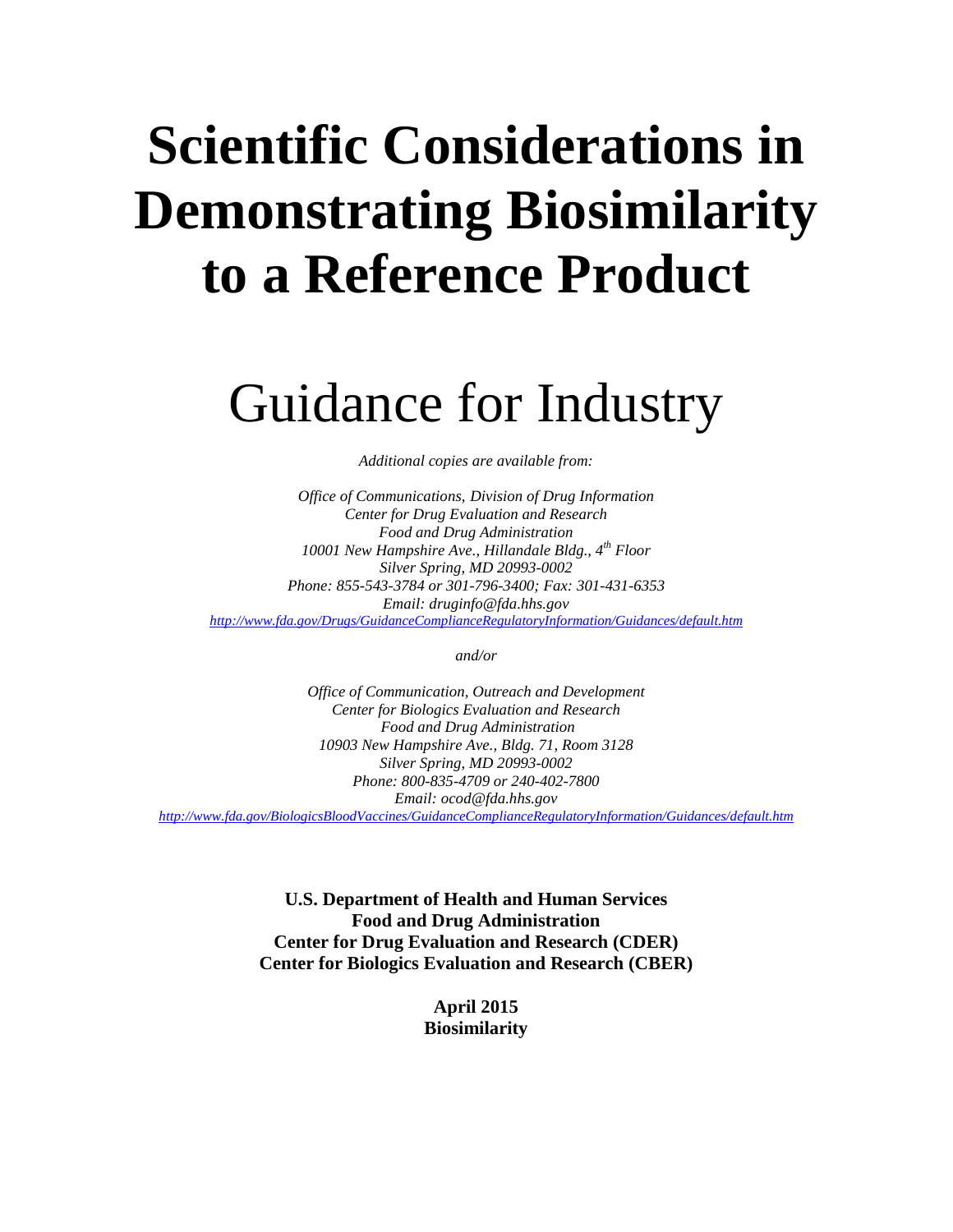## **TABLE OF CONTENTS**

| I.        |                                                                                         |  |
|-----------|-----------------------------------------------------------------------------------------|--|
| II.       |                                                                                         |  |
| III.      |                                                                                         |  |
| IV.       |                                                                                         |  |
| A.        |                                                                                         |  |
| <b>B.</b> |                                                                                         |  |
| V.        | <b>U.S.-LICENSED REFERENCE PRODUCT AND OTHER COMPARATORS  6</b>                         |  |
| VI.       | APPROACHES TO DEVELOPING AND ASSESSING EVIDENCE TO                                      |  |
| A.        |                                                                                         |  |
| <b>B.</b> | Using a Totality-of-the-Evidence Approach to Assess a Demonstration of Biosimilarity  8 |  |
| VII.      |                                                                                         |  |
|           |                                                                                         |  |
| A.        |                                                                                         |  |
| <b>B.</b> |                                                                                         |  |
| C.        |                                                                                         |  |
| D.        |                                                                                         |  |
| VIII.     | POSTMARKETING SAFETY MONITORING CONSIDERATIONS 22                                       |  |
| IX.       |                                                                                         |  |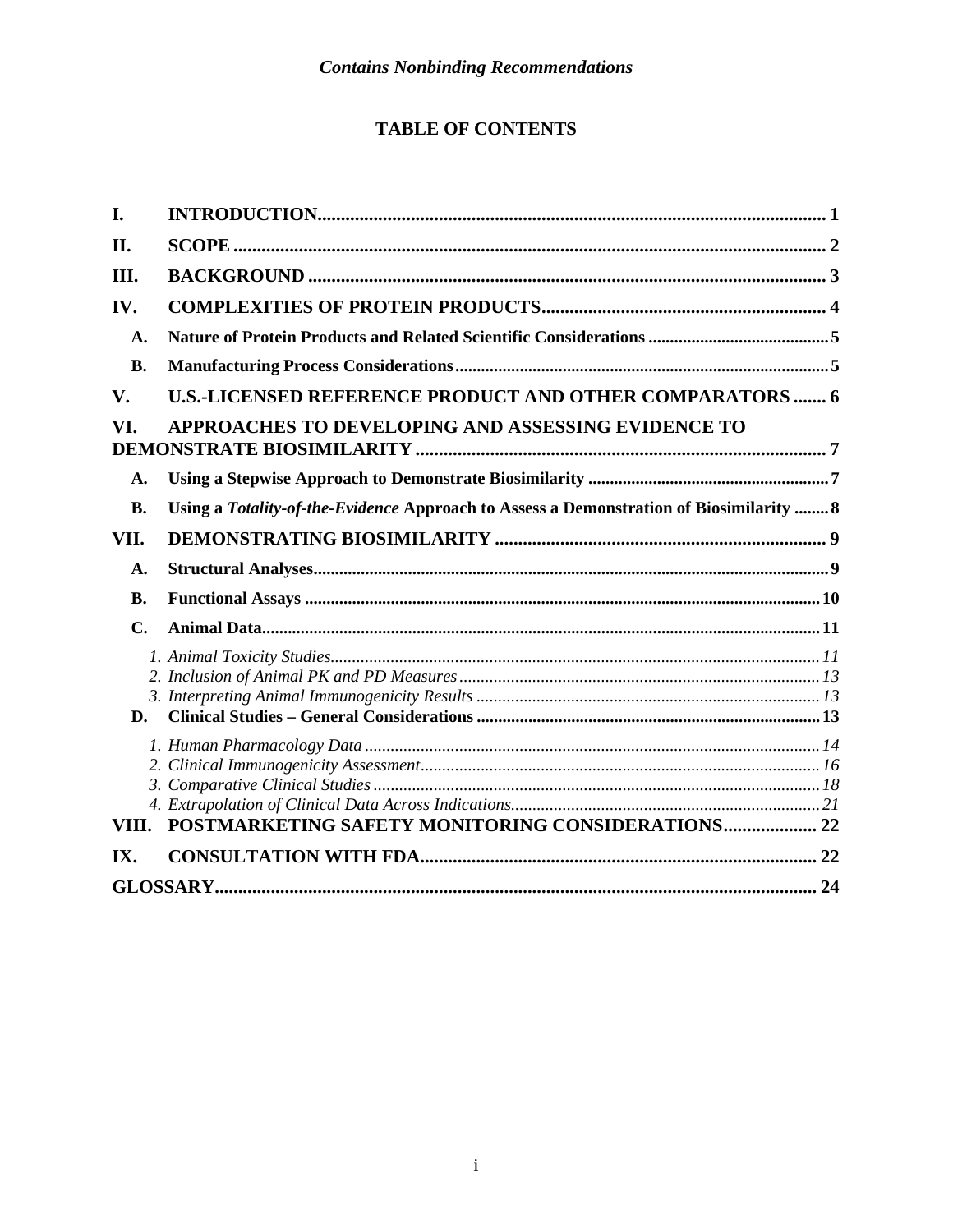## **Scientific Considerations in Demonstrating Biosimilarity to a Reference Product Guidance for Industry[1](#page-3-0)**

This guidance represents the current thinking of the Food and Drug Administration (FDA or Agency) on this topic. It does not create any rights for any person and is not binding on FDA or the public. You can use an alternative approach if it satisfies the requirements of the applicable statutes and regulations. To discuss an alternative approach, contact the FDA staff responsible for this guidance as listed on the title page.

## **I. INTRODUCTION**

This guidance is intended to assist sponsors in demonstrating that a proposed therapeutic protein product (hereinafter *proposed product<sup>[2](#page-3-1)</sup>*) is biosimilar to a reference product for purposes of the submission of a marketing application under section 351(k) of the Public Health Service Act (PHS Act).<sup>[3](#page-3-2)</sup> The Biologics Price Competition and Innovation Act of 2009 (BPCI Act) amends the PHS Act and other statutes to create an abbreviated licensure pathway in section 351(k) of the PHS Act for biological products shown to be biosimilar to or interchangeable with an FDAlicensed biological reference product (see sections 7001 through 7003 of the Patient Protection and Affordable Care Act (Affordable Care Act) (Public Law 111-148). Although the 351(k) pathway applies generally to biological products, this guidance focuses on therapeutic protein products and gives an overview of important scientific considerations for demonstrating biosimilarity. The scientific principles described in this guidance may also apply to other types of proposed biosimilar biological products.

This guidance is one in a series of guidances that FDA is developing to implement the BPCI Act. These guidances address a broad range of issues, including:

• Quality Considerations in Demonstrating Biosimilarity of a Therapeutic Protein Product to a Reference Product

<span id="page-3-0"></span> $1$  This guidance has been prepared by the Office of Medical Policy in the Center for Drug Evaluation and Research (CDER) in cooperation with the Center for Biologics Evaluation and Research (CBER) at the Food and Drug Administration.

<span id="page-3-1"></span><sup>2</sup> In Section II (Scope) of this document, the term *proposed product* is also used to describe a product that is the subject of a new drug application (NDA) submitted through the pathway described by section 505(b)(2) of the Federal Food, Drug, and Cosmetic Act (FD&C Act).

<span id="page-3-2"></span><sup>3</sup> The statutory definition of *biosimilar* and definitions of selected other terms used in this guidance are provided in the glossary at the end of the document.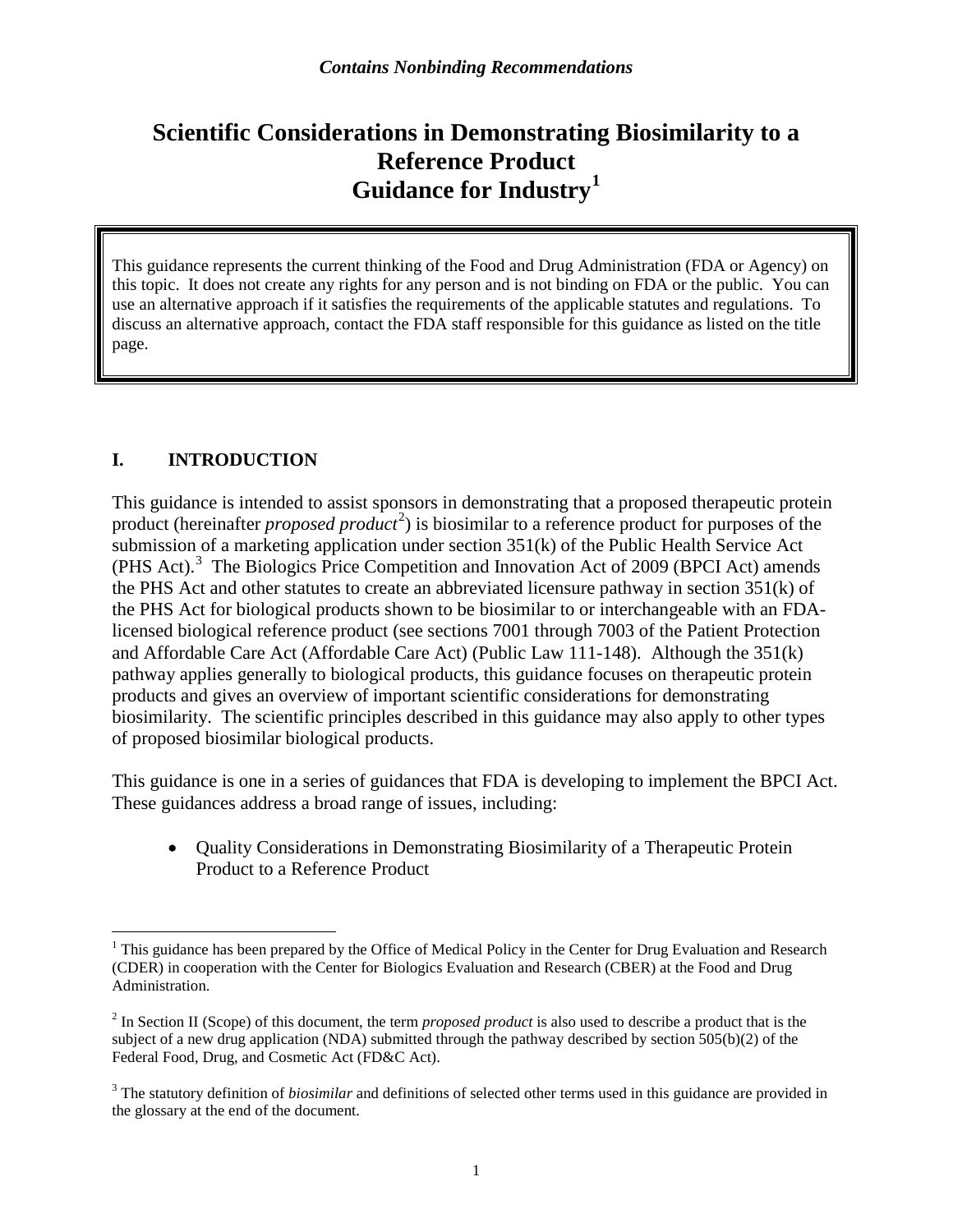- Scientific Considerations in Demonstrating Biosimilarity to a Reference Product
- Biosimilars: Questions and Answers Regarding Implementation of the Biologics Price Competition and Innovation Act of 2009
- Formal Meetings Between the FDA and Biosimilar Biological Product Sponsors or Applicants
- Clinical Pharmacology Data to Support a Demonstration of Biosimilarity to a Reference Product

When applicable, references to information in these guidances are included in this guidance.

In general, FDA's guidance documents do not establish legally enforceable responsibilities. Instead, guidances describe the Agency's current thinking on a topic and should be viewed only as recommendations, unless specific regulatory or statutory requirements are cited. The use of the word *should* in Agency guidances means that something is suggested or recommended, but not required.

#### **II. SCOPE**

This guidance gives an overview of FDA's approach to determining biosimilarity and discusses important scientific considerations in demonstrating biosimilarity, including:

- A stepwise approach to demonstrating biosimilarity, which can include a comparison of the proposed product and the reference product with respect to structure, function, animal toxicity, human pharmacokinetics (PK) and pharmacodynamics (PD), clinical immunogenicity, and clinical safety and effectiveness
- The *totality-of-the-evidence* approach that FDA will use to review applications for biosimilar products, consistent with a longstanding Agency approach to evaluation of scientific evidence $4$
- General scientific principles in conducting comparative structural analyses, functional assays, animal testing, human PK and PD studies, clinical immunogenicity assessments, and comparative clinical studies (including clinical study design issues)

<span id="page-4-0"></span> <sup>4</sup> The guidance for industry *Providing Clinical Evidence of Effectiveness for Human Drug and Biological Products* provides insight into the concept of the *totality-of-the-evidence* approach in a different context (i.e., considerations of both the quantity and quality of the evidence to support effectiveness for drugs and biological products). Some of the principles discussed in that guidance may also be relevant in the design of a development program to support a demonstration of biosimilarity.

We update guidances periodically. For the most recent version of a guidance, check the FDA guidance Web page at [http://www.fda.gov/RegulatoryInformation/Guidances/default.htm.](http://www.fda.gov/RegulatoryInformation/Guidances/default.htm)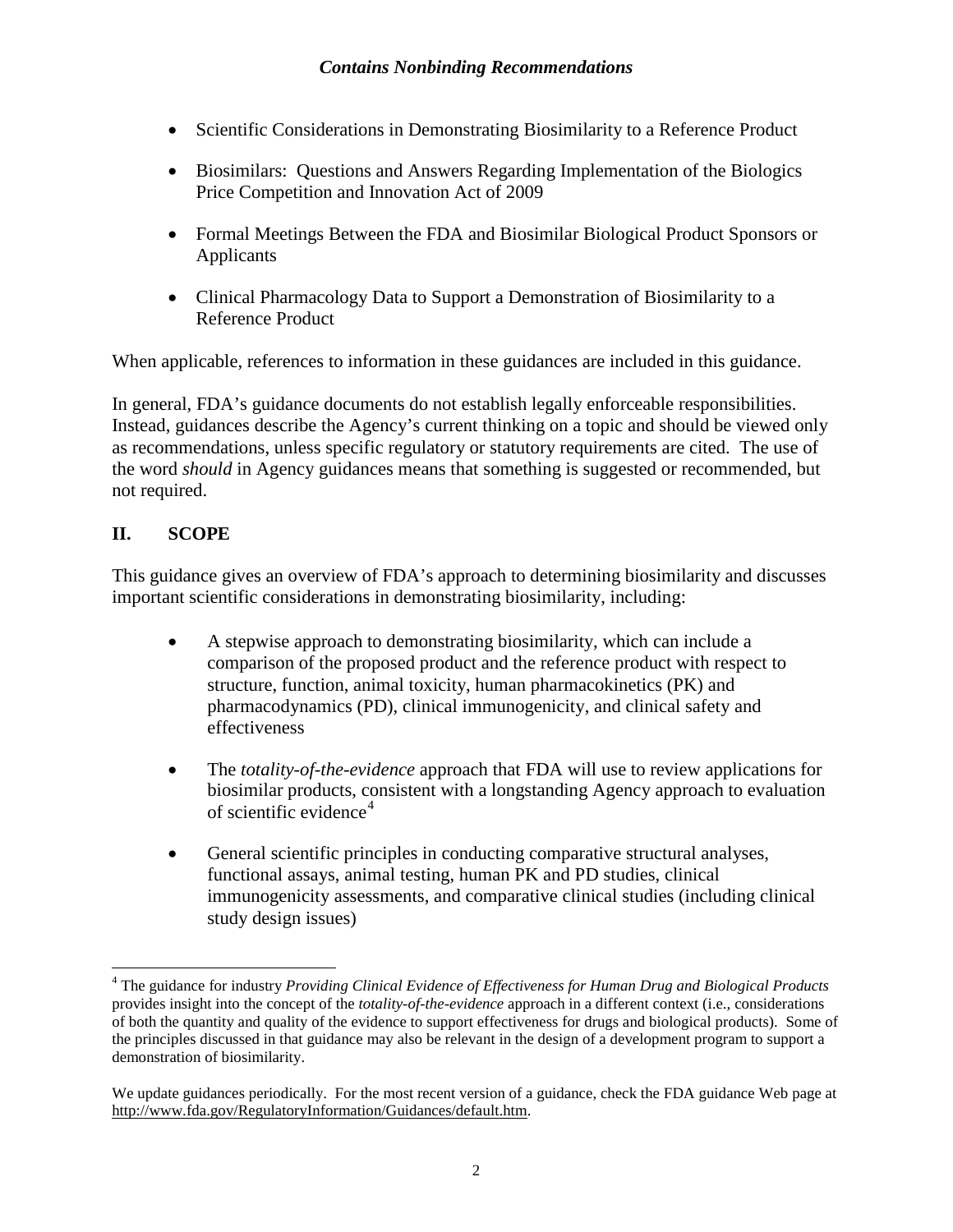Additional topics discussed include the following:

- Considerations of the complexities of therapeutic protein products when designing a biosimilar development program, including manufacturing process considerations
- Use of data derived from studies comparing a proposed product with a non-U.S. licensed comparator product
- Postmarketing safety monitoring considerations

This guidance applies to applications submitted under section 351(k) of the PHS Act. However, some scientific principles described in this guidance may be informative for the development of certain biological products under section  $505(b)(2)$  $505(b)(2)$  of the FD&C Act.<sup>5</sup> Section  $505(b)(2)$  of the FD&C Act and section 351(k) of the PHS Act are two separate statutory schemes. This guidance is not intended to describe any relationship between the standards for approval under these schemes.

## **III. BACKGROUND**

The BPCI Act was enacted as part of the Affordable Care Act on March 23, 2010. The BPCI Act creates an abbreviated licensure pathway for biological products demonstrated to be biosimilar to or interchangeable with a reference product. Section 351(k) of the PHS Act (42 U.S.C. 262(k)), added by the BPCI Act, sets forth the requirements for an application for a proposed biosimilar product and an application or a supplement for a proposed interchangeable product.<sup>[6](#page-5-1)</sup> Section 351(i) of the PHS Act defines *biosimilarity* to mean "that the biological product is highly similar to the reference product notwithstanding minor differences in clinically inactive components" and that "there are no clinically meaningful differences between the biological product and the reference product in terms of the safety, purity, and potency of the product."<sup>[7](#page-5-2)</sup> The BPCI Act also amended the definition of biological product to include "protein (except any chemically synthesized polypeptide)."[8](#page-5-3)

Under section 351(k) of the PHS Act, a proposed biological product that is demonstrated to be biosimilar to a reference product can rely on certain existing scientific knowledge about the

<span id="page-5-0"></span> $5$  A 505(b)(2) application is an NDA that contains full reports of investigations of safety and effectiveness, where at least some of the information required for approval comes from studies not conducted by or for the applicant and for which the applicant has not obtained a right of reference or use (e.g., the Agency's finding of safety and/or effectiveness for a listed drug or published literature). A  $505(b)(2)$  application that seeks to rely on a listed drug (i.e., the reference product) must contain adequate data and information to demonstrate that the proposed product is sufficiently similar to the listed drug to justify reliance, in part, on FDA's finding of safety and/or effectiveness for the listed drug. Any aspects of the proposed product that differ from the listed drug must be supported by adequate data and information to support the safety and effectiveness of the proposed product.

<span id="page-5-1"></span><sup>6</sup> General scientific issues relating to the demonstration of interchangeability will be addressed separately.

<span id="page-5-2"></span><sup>&</sup>lt;sup>7</sup> Section 7002(b)(3) of the Affordable Care Act, adding section 351(i)(2) of the PHS Act.

<span id="page-5-3"></span> $8$  Section 7002(b)(2) of the Affordable Care Act, amending section 351(i) of the PHS Act.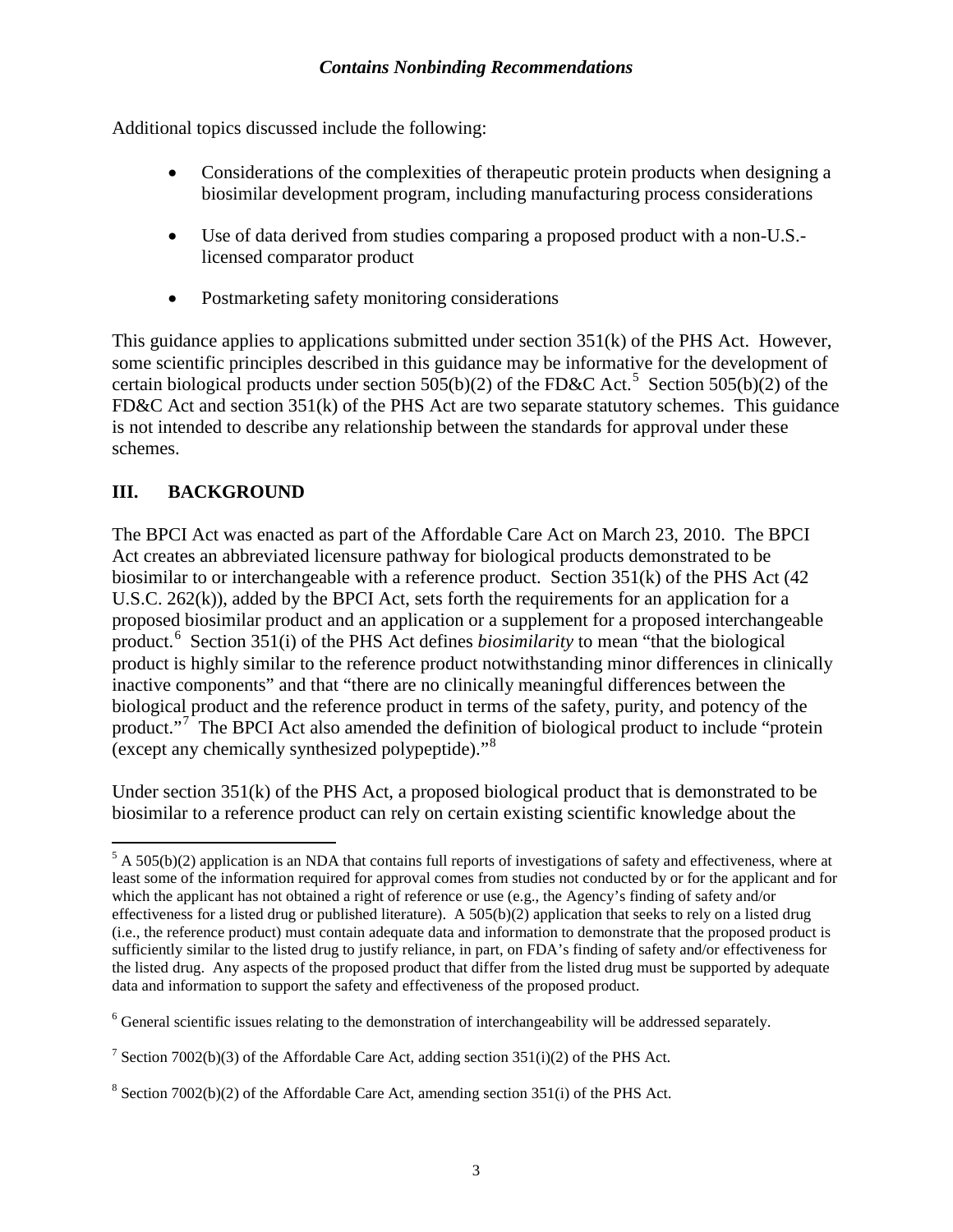safety, purity, and potency<sup>[9](#page-6-0)</sup> of the reference product to support licensure. FDA will license a proposed biological product submitted under section 351(k) of the PHS Act if FDA "determines that the information submitted in the application . . . is sufficient to show that the biological product is biosimilar to the reference product  $\dots$ " and the 351 $(k)$  applicant (or other appropriate person) consents to an inspection of the facility that is the subject of the application (i.e., a facility in which the proposed biological product is manufactured, processed, packed, or held).<sup>10</sup>

An application submitted under section 351(k) of the PHS Act must contain, among other things, information demonstrating that "the biological product is biosimilar to a reference product" based upon data derived from: $^{11}$  $^{11}$  $^{11}$ 

- Analytical studies that demonstrate that the biological product is highly similar to the reference product notwithstanding minor differences in clinically inactive components;
- Animal studies (including the assessment of toxicity); and
- A clinical study or studies (including the assessment of immunogenicity and pharmacokinetics or pharmacodynamics) that are sufficient to demonstrate safety, purity, and potency in one or more appropriate conditions of use for which the reference product is licensed and intended to be used and for which licensure is sought for the biological product.

The Agency has the discretion to determine that an element described above is unnecessary in a  $351(k)$  application.<sup>12</sup> FDA advises sponsors intending to develop biosimilar products to meet with FDA to present their product development plans and establish a schedule of milestones that will serve as landmarks for future discussions with the Agency. FDA anticipates that early discussions with FDA about product development plans and about approaches to providing adequate scientific justifications will facilitate biosimilar development.<sup>[13](#page-6-4)</sup>

#### **IV. COMPLEXITIES OF PROTEIN PRODUCTS**

A sponsor should consider the complexities of protein products and related scientific issues when designing a development program to support a demonstration of biosimilarity.

<span id="page-6-0"></span> <sup>9</sup> The standard for licensure of a biological product as *potent* under section 351(a) of the PHS Act has long been interpreted to include effectiveness (see 21 CFR 600.3(s) and the guidance for industry on *Providing Clinical Evidence of Effectiveness for Human Drug and Biological Products*). In this guidance, we use the terms *safety and effectiveness* and *safety, purity, and potency* interchangeably in the discussions pertaining to biosimilar products.

<span id="page-6-1"></span><sup>&</sup>lt;sup>10</sup> Section 7002(a)(2) of the Affordable Care Act, adding section 351(k)(3) of the PHS Act.

<span id="page-6-2"></span><sup>&</sup>lt;sup>11</sup> Section 7002(a)(2) of the Affordable Care Act, adding section  $351(k)(2)(A)(i)(I)$  of the PHS Act.

<span id="page-6-3"></span><sup>&</sup>lt;sup>12</sup> Section 7002(a)(2) of the Affordable Care Act, adding section  $351(k)(2)(A)(ii)$  of the PHS Act.

<span id="page-6-4"></span><sup>13</sup> See the draft guidance for industry *Formal Meetings Between the FDA and Biosimilar Biological Product Sponsors or Applicants* for a detailed discussion. When final, this guidance will represent FDA's current thinking on this topic.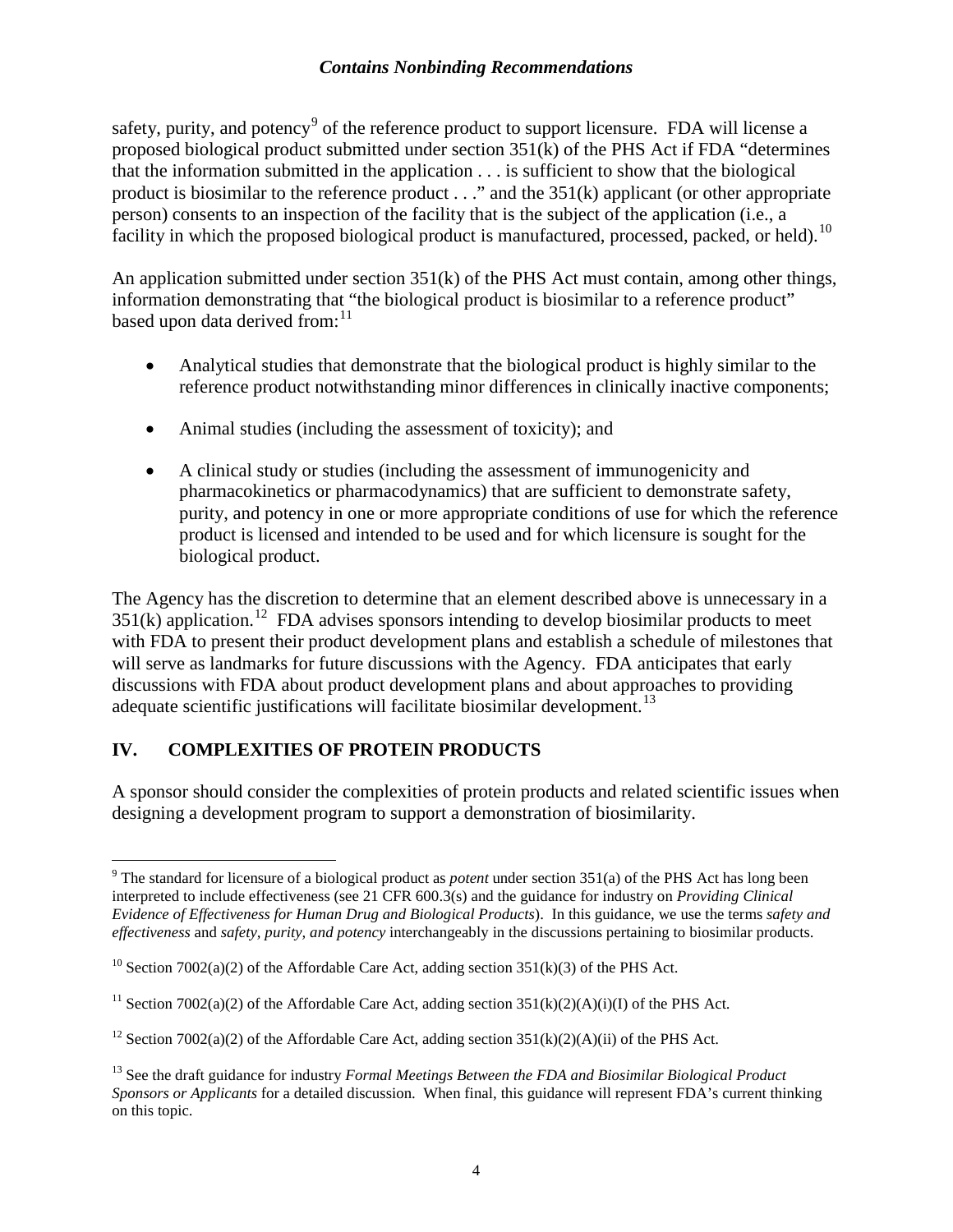## **A. Nature of Protein Products and Related Scientific Considerations**

Unlike small molecule drugs, whose structure can usually be completely defined and entirely reproduced, proteins are typically more complex and are unlikely to be shown to be structurally identical to a reference product. Many potential differences in protein structure can arise. Because even minor structural differences (including certain changes in glycosylation patterns) can significantly affect a protein's safety and/or effectiveness, it is important to evaluate these differences.

In general, proteins can differ in at least three ways: (1) primary amino acid sequence; (2) modification to amino acids, such as sugar moieties (glycosylation) or other side chains; and (3) higher order structure (protein folding and protein-protein interactions). Modifications to amino acids may lead to heterogeneity and can be difficult to control. Protein modifications and higher order structure can be affected by formulation and environmental conditions, including light, temperature, moisture, packaging materials, container closure systems, and delivery device materials. Additionally, process- as well as product-related impurities may increase the likelihood and/or the severity of an immune response to a protein product, and certain excipients may limit the ability to characterize the protein product.

Advances in analytical sciences enable some protein products to be extensively characterized with respect to their physicochemical and biological properties, such as higher order structures and functional characteristics. These analytical methodologies have increasingly improved the ability to identify and characterize not only the drug substance of a protein product but also excipients and product- and process-related impurities.

Despite such significant improvements in analytical techniques, however, current analytical methodology may not be able to detect all relevant structural and functional differences between two protein products. In addition, there may be incomplete understanding of the relationship between a product's structural attributes and its clinical performance. Thus, as set forth in the PHS Act, data derived from analytical studies, animal studies, and a clinical study or studies are required to demonstrate biosimilarity unless FDA determines an element unnecessary.<sup>[14](#page-7-0)</sup>

## **B. Manufacturing Process Considerations**

Different manufacturing processes may alter a protein product in a way that could affect the safety or effectiveness of the product. For example, differences in biological systems used to manufacture a protein product may cause different posttranslational modifications, which in turn may affect the safety and/or effectiveness of the product. Thus, when the manufacturing process for a marketed protein product is changed, the application holder must assess the effects of the change and demonstrate—through appropriate analytical testing, functional assays, and/or in some cases animal and/or clinical studies—that the change does not have an adverse effect on the identity, strength, quality, purity, or potency of the product as they relate to the safety or

<span id="page-7-0"></span><sup>&</sup>lt;sup>14</sup> Section 7002(a)(2) of the Affordable Care Act, adding section  $351(k)(2)(A)(i)(I)$  of the PHS Act.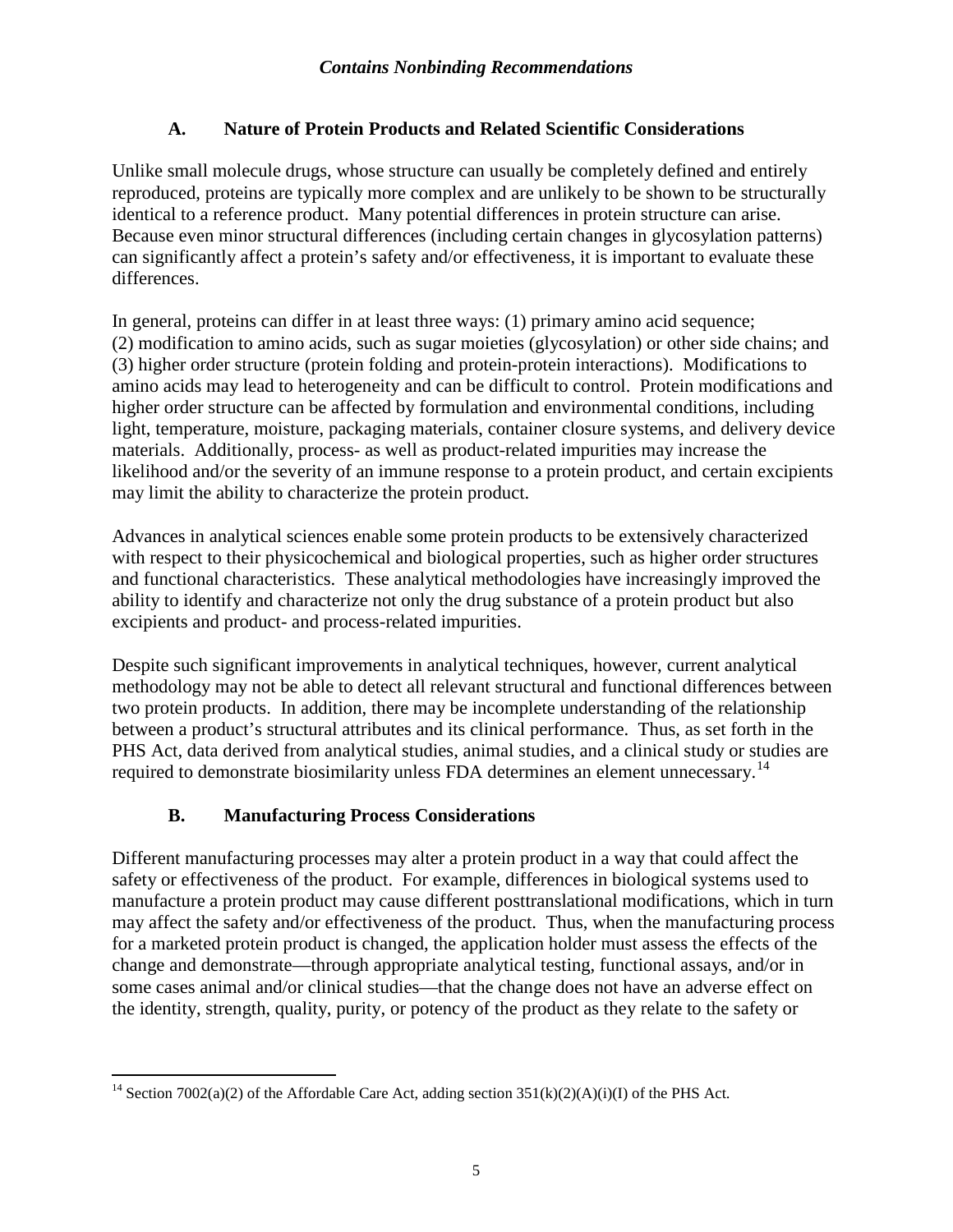effectiveness of the product.<sup>15</sup> The International Conference on Harmonisation (ICH) guidance for industry *Q5E Comparability of Biotechnological/Biological Products Subject to Changes in Their Manufacturing Process* (ICH Q5E) describes scientific principles in the comparability assessment for manufacturing changes.

Demonstrating that a proposed product is biosimilar to a reference product typically will be more complex than assessing the comparability of a product before and after manufacturing changes made by the same manufacturer. This is because a manufacturer that modifies its own manufacturing process has extensive knowledge and information about the product and the existing process, including established controls and acceptance parameters. By contrast, the manufacturer of a proposed product is likely to have a different manufacturing process (e.g., different cell line, raw materials, equipment, processes, process controls, and acceptance criteria) from that of the reference product and no direct knowledge of the manufacturing process for the reference product. Therefore, even though some of the scientific principles described in ICH Q5E may also apply in the demonstration of biosimilarity, in general, FDA anticipates that more data and information will be needed to establish biosimilarity than would be needed to establish that a manufacturer's post-manufacturing change product is comparable to the pre-manufacturing change product.

#### **V. U.S.-LICENSED REFERENCE PRODUCT AND OTHER COMPARATORS**

To obtain licensure of a proposed product under section 351(k) of the PHS Act, a sponsor must demonstrate that the proposed product is biosimilar to a single reference product that previously has been licensed by FDA.<sup>16</sup> In general, a sponsor needs to provide information to demonstrate biosimilarity based on data directly comparing the proposed product with the reference product. As a scientific matter, analytical studies and at least one clinical PK study and, if appropriate, at least one PD study, intended to support a demonstration of biosimilarity for purposes of section 351(k) of the PHS Act must include an adequate comparison of the proposed biosimilar product directly with the U.S.-licensed reference product unless it can be scientifically justified that such a study is not needed. However, a sponsor may seek to use data derived from animal or clinical studies comparing a proposed product with a non-U.S.-licensed comparator product to address, in part, the requirements under section  $351(k)(2)(A)$  of the PHS Act. In such a case, the sponsor should provide adequate data or information to scientifically justify the relevance of these comparative data to an assessment of biosimilarity and establish an acceptable bridge to the U.S.- licensed reference product.<sup>[17](#page-8-2)</sup> Sponsors are encouraged to discuss with FDA during the development program their plans to provide an adequate scientific justification and bridge to the U.S.-licensed reference product. A final decision about the adequacy of such justification and bridge will be made by FDA during review of the 351(k) application.

<span id="page-8-0"></span><sup>&</sup>lt;sup>15</sup> See 21 CFR 601.12 and 21 CFR 314.70 for regulatory requirements for changes (including manufacturing changes) made to a licensed biologics license application (BLA) and an approved NDA, respectively.

<span id="page-8-1"></span><sup>&</sup>lt;sup>16</sup> Sections 7002(a)(2) and (b)(3) of the Affordable Care Act, adding sections  $351(k)$ ,  $351(i)(2)$ , and  $351(i)(4)$  of the PHS Act.

<span id="page-8-2"></span><sup>17</sup> For examples of issues that a sponsor may need to address, see the guidance for industry *Biosimilars: Questions and Answers Regarding Implementation of the Biologics Price Competition and Innovation Act of 2009*.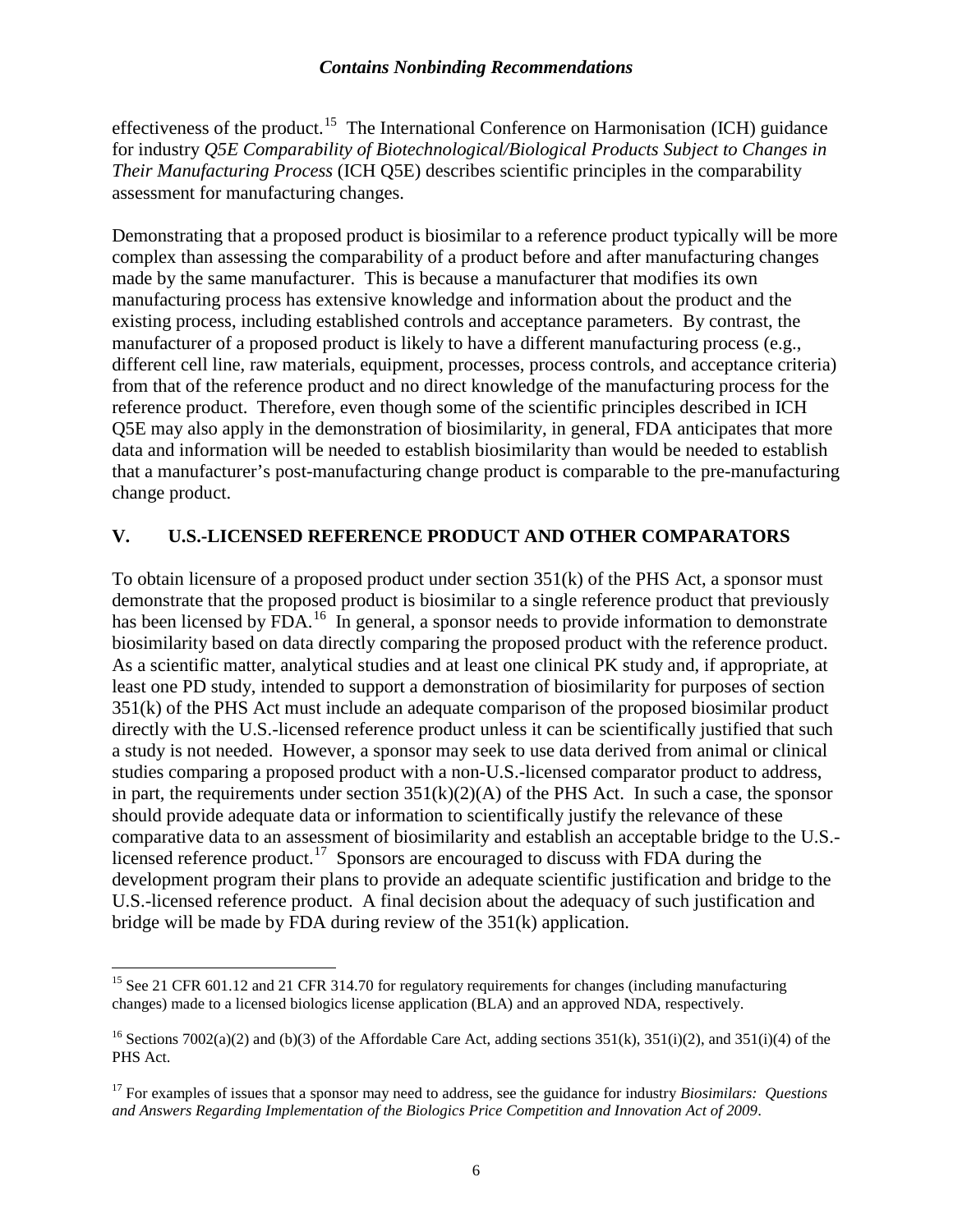#### **VI. APPROACHES TO DEVELOPING AND ASSESSING EVIDENCE TO DEMONSTRATE BIOSIMILARITY**

FDA recommends that sponsors use a stepwise approach to develop the evidence needed to demonstrate biosimilarity. FDA intends to consider the *totality of the evidence* provided by a sponsor when the Agency evaluates the sponsor's demonstration of biosimilarity, consistent with a longstanding Agency approach to evaluating scientific evidence.<sup>[18](#page-9-0)</sup>

#### **A. Using a Stepwise Approach to Demonstrate Biosimilarity**

The purpose of a biosimilar development program is to support a demonstration of biosimilarity between a proposed product and a reference product, including an assessment of the effects of any observed differences between the products, but not to independently establish the safety and effectiveness of the proposed product. FDA recommends that sponsors use a stepwise approach to developing the data and information needed to support a demonstration of biosimilarity. At each step, the sponsor should evaluate the extent to which there is residual uncertainty about the biosimilarity of the proposed product and identify next steps to try to address that uncertainty. Where possible, studies conducted should be designed to maximize their contribution to demonstrating biosimilarity. For example, a clinical immunogenicity study may also provide other useful information about the safety profile of the proposed product.

The stepwise approach should start with extensive structural and functional characterization of both the proposed product and the reference product, which serves as the foundation of a biosimilar development program (sections VII.A and VII.B). The more comprehensive and robust the comparative structural and functional characterization—the extent to which these studies are able to identify (qualitatively or quantitatively) differences in relevant product attributes between the proposed product and the reference product (including the drug substance, excipients, and impurities)—the more useful such characterization will be in determining what additional studies may be needed. For example, rigorous structural and functional comparisons that show minimal or no difference between the proposed product and the reference product will strengthen the scientific justification for a selective and targeted approach to animal and/or clinical testing to support a demonstration of biosimilarity. It may be useful to further quantify the similarity or differences between the two products using a meaningful *fingerprint*-like analyses algorithm that covers a large number of additional product attributes and their combinations with high sensitivity using orthogonal methods. Such a strategy may further reduce the possibility of undetected structural differences between the products and lead to a more selective and targeted approach to animal and/or clinical testing. A sufficient understanding of the mechanism of action (MOA) of the drug substance and clinical relevance of any observed structural differences, clinical knowledge of the reference product and its class that indicates low overall safety risks, and the availability of a relevant PD measure(s) may provide further scientific justification for a selective and targeted approach to animal and/or clinical studies.

<span id="page-9-0"></span><sup>&</sup>lt;sup>18</sup> See footnote 4.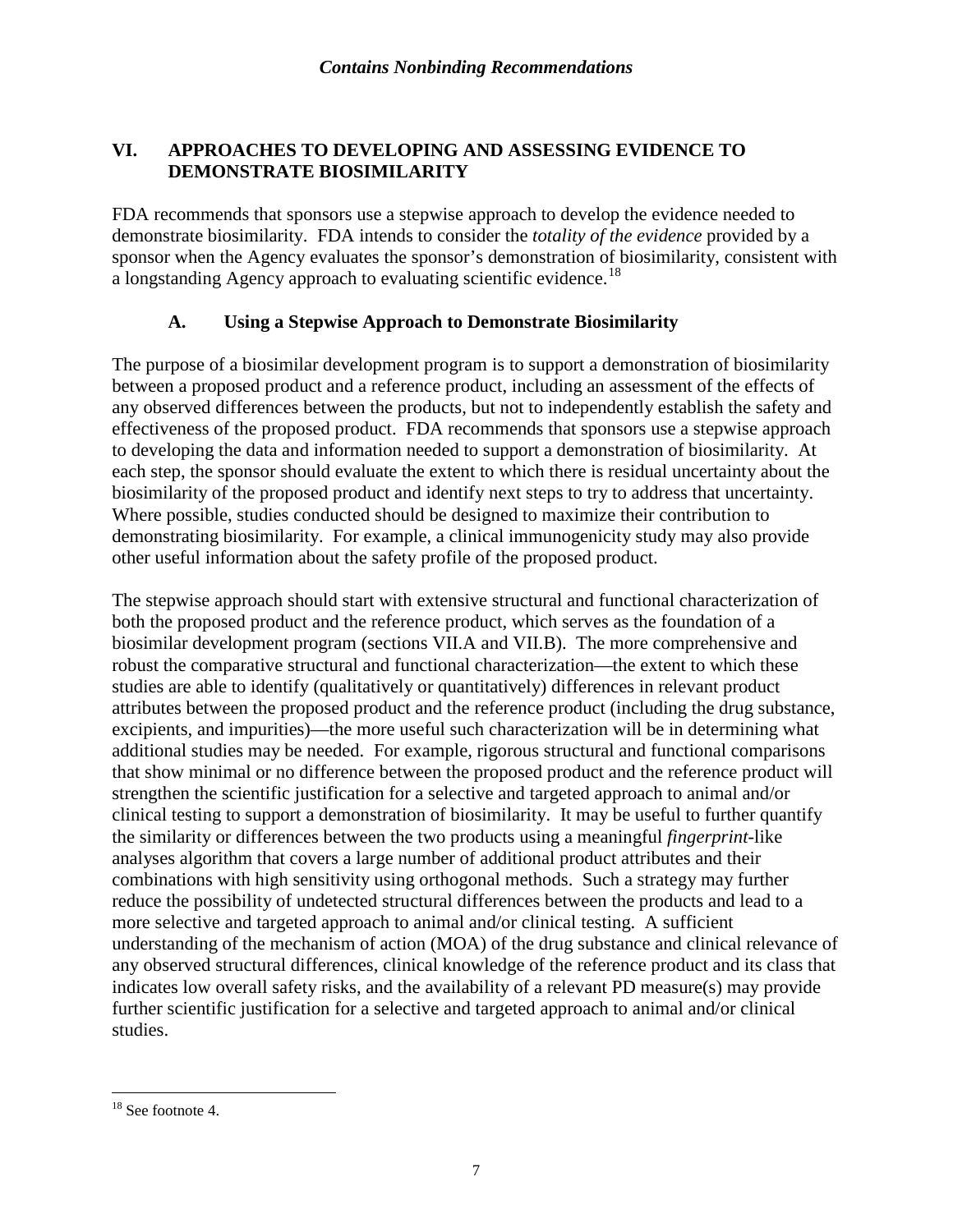The sponsor should then consider the role of animal data in assessing toxicity and, in some cases, in providing additional support for demonstrating biosimilarity and in contributing to the immunogenicity assessment (section VII.C). The sponsor should then conduct comparative human PK and PD studies (if there is a relevant PD measure(s)) (section VII.D.1) and compare the clinical immunogenicity of the two products in an appropriate study population (section VII.D.2). If there is residual uncertainty about biosimilarity after conducting structural analyses, functional assays, animal testing, human PK and PD studies, and the clinical immunogenicity assessment, the sponsor should then consider what additional clinical data may be needed to adequately address that uncertainty (section VII.D.3). FDA encourages sponsors to consult extensively with the Agency after completion of comparative structural and functional analyses (before finalizing the clinical program) and throughout development as needed.

FDA recognizes that some of the aforementioned investigations could be performed in parallel; however, the Agency recommends that sponsors use a stepwise approach to better address residual uncertainty about biosimilarity that might remain at each step and incorporate FDA's advice provided after FDA review of data and information collected at certain milestones.

#### **B. Using a** *Totality-of-the-Evidence* **Approach to Assess a Demonstration of Biosimilarity**

In evaluating a sponsor's demonstration of biosimilarity, FDA will consider the totality of the data and information submitted in the application, including structural and functional characterization, nonclinical evaluation, human PK and PD data, clinical immunogenicity data, and comparative clinical study(ies) data. FDA intends to use a risk-based approach to evaluate all available data and information submitted in support of the biosimilarity of the proposed product.

Thus, a sponsor may be able to demonstrate biosimilarity even though there are formulation or minor structural differences, provided that the sponsor provides sufficient data and information demonstrating that the differences are not clinically meaningful and the proposed product otherwise meets the statutory criteria for biosimilarity. For example, differences in certain posttranslational modifications or differences in certain excipients (e.g., human serum albumin) might not preclude a finding of biosimilarity if data and information provided by the sponsor show that the proposed product is highly similar to the reference product notwithstanding minor differences in clinically inactive components and that there are no clinically meaningful differences between the products in terms of safety, purity, and potency.<sup>19</sup> Clinically meaningful differences could include a difference in the expected range of safety, purity, or potency of the proposed product and the reference product. By contrast, slight differences in rates of occurrence of certain adverse events between the two products ordinarily would not be considered clinically meaningful differences.

<span id="page-10-0"></span> $19$  In this example, because some excipients may affect the ability to characterize products, a sponsor should provide evidence that the excipients used in the reference product will not affect the ability to characterize and compare the products.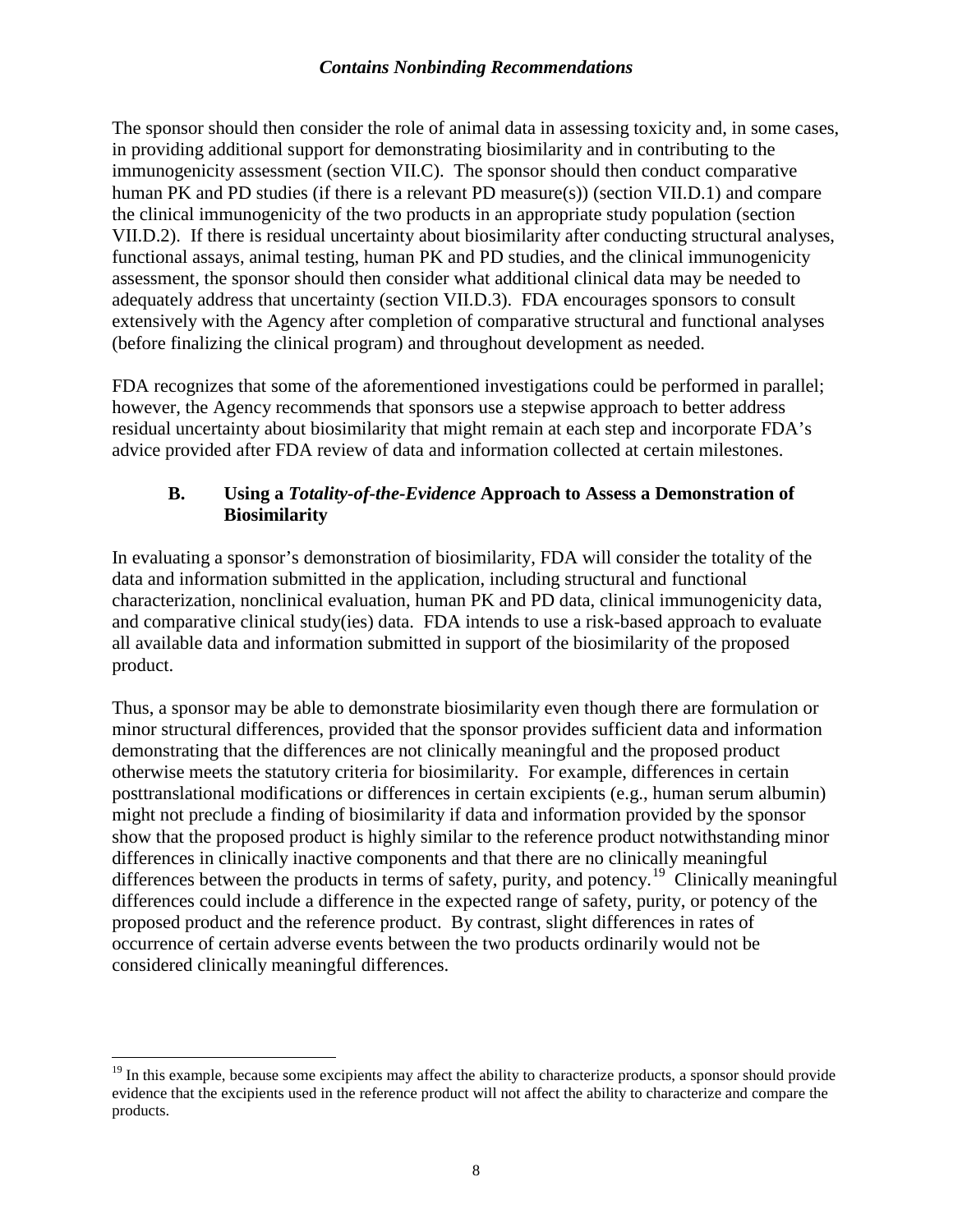## **VII. DEMONSTRATING BIOSIMILARITY**

This section discusses scientific considerations in the stepwise approach to developing data and information needed to support a demonstration of biosimilarity. To demonstrate biosimilarity, a sponsor must provide sufficient data and information to show that the proposed product and the reference product are highly similar notwithstanding minor differences in clinically inactive components and that there are no clinically meaningful differences between the two products in terms of safety, purity, and potency.<sup>[20](#page-11-0)</sup> The type and amount of analyses and testing that will be sufficient to demonstrate biosimilarity will be determined on a product-specific basis.

#### **A. Structural Analyses**

The PHS Act requires that a  $351(k)$  application include information demonstrating biosimilarity based on data derived from, among other things, analytical studies that demonstrate that the biological product is highly similar to the reference product notwithstanding minor differences in clinically inactive components, unless FDA determines that an element is unnecessary in a  $351(k)$  application.<sup>21</sup> FDA expects that first, a sponsor will extensively characterize the proposed product and the reference product with state-of-the-art technology, because extensive characterization of both products serves as the foundation for a demonstration of biosimilarity. It is expected that the expression construct for a proposed product will encode the same primary amino acid sequence as its reference product. However, minor modifications such as N- or Cterminal truncations that are not expected to change the product performance may be justified and should be explained by the sponsor. Additionally, sponsors should consider all relevant characteristics of the protein product (e.g., the primary, secondary, tertiary, and quaternary structure; posttranslational modifications; and biological activities) to demonstrate that the proposed product is highly similar to the reference product notwithstanding minor differences in clinically inactive components. The more comprehensive and robust the comparative structural and functional characterization is, the stronger the scientific justification for a selective and targeted approach to animal and/or clinical testing.

Sponsors should use appropriate analytical methodologies with adequate sensitivity and specificity for structural characterization of the proteins. Generally, such tests include the following comparisons of the proposed product and the reference product:

- Primary structures, such as amino acid sequence
- Higher order structures, including secondary, tertiary, and quaternary structure (including aggregation)
- Enzymatic posttranslational modifications, such as glycosylation and phosphorylation

<span id="page-11-0"></span><sup>&</sup>lt;sup>20</sup> Section 7002(b)(3) of the Affordable Care Act, adding section 351(i)(2) of the PHS Act.

<span id="page-11-1"></span><sup>&</sup>lt;sup>21</sup> Section 7002(a)(2) of the Affordable Care Act, adding sections  $351(k)(2)(A)(i)(I)(aa)$  and  $351(k)(2)(A)(ii)$  of the PHS Act.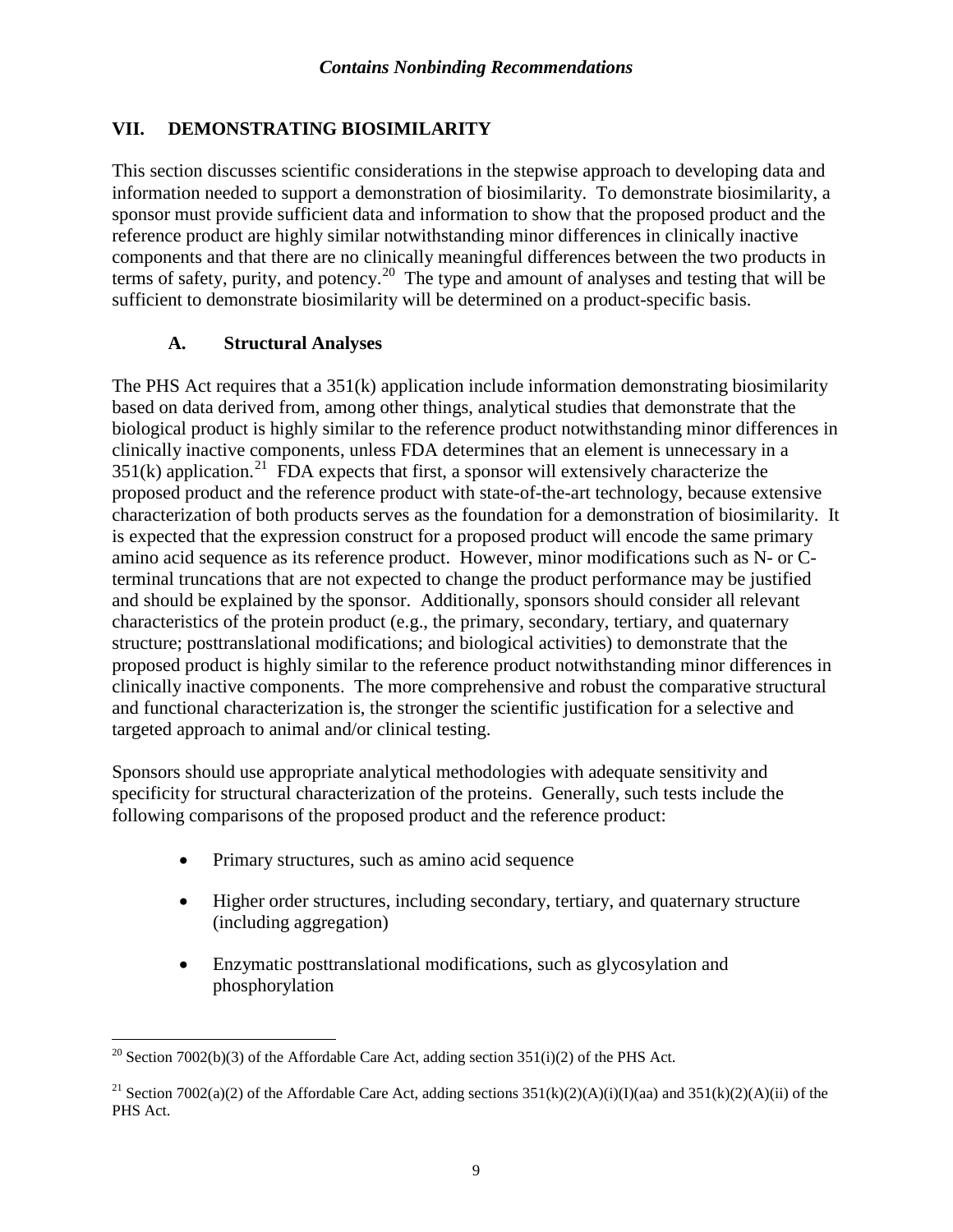- Other potential variations, such as protein deamidation and oxidation
- Intentional chemical modifications, such as PEGylation sites and characteristics

Sponsors should conduct extensive structural characterization of both the proposed product and the reference product in multiple representative lots to understand the lot-to-lot variability of both products in the manufacturing processes. Lots used for the analyses should support the biosimilarity of both the clinical material used in the clinical study(ies) intended to support a demonstration of biosimilarity, and the to-be-marketed proposed product, to the reference product. Characterization of lots manufactured during process development for the proposed product may also be useful. Sponsors should justify the selection of the representative lots, including the number of lots.

In addition, FDA recommends that sponsors analyze the finished dosage form of multiple lots of the proposed product and the reference product, assessing excipients and any formulation effect on purity, product- and process-related impurities, and stability.<sup>22</sup> Differences in formulation between the proposed product and the reference product are among the factors that may affect the extent and nature of subsequent animal or clinical testing.<sup>[23](#page-12-1)</sup> A sponsor considering manufacturing changes after completing the initial analytical similarity assessment or after completing clinical testing intended to support a 351(k) application should perform an additional analytical similarity assessment with lots manufactured by the new process and the reference product and establish comparability of the proposed product manufactured by the old and new manufacturing processes. The nature and extent of the changes may determine the extent of the analytical similarity and comparability studies and any necessary additional studies.

If the reference product or the proposed product cannot be adequately characterized with stateof-the-art technology, the application for the proposed product may not be appropriate for submission under section  $351(k)$  of the PHS Act; and the sponsor should consult FDA for guidance on the appropriate submission pathway.

## **B. Functional Assays**

The pharmacologic activity of protein products should be evaluated by in vitro and/or in vivo functional assays. In vitro assays may include, but are not limited to, biological assays, binding assays, and enzyme kinetics. In vivo assays may include the use of animal models of disease (e.g., models that exhibit a disease state or symptom) to evaluate functional effects on pharmacodynamic markers or efficacy measures. A functional evaluation comparing a proposed product to the reference product using these types of assays is also an important part of the foundation that supports a demonstration of biosimilarity and may be used to scientifically justify a selective and targeted approach to animal and/or clinical testing.

<span id="page-12-0"></span><sup>&</sup>lt;sup>22</sup> See also the guidance for industry *Quality Considerations in Demonstrating Biosimilarity of a Therapeutic Protein Product to a Reference Product*.

<span id="page-12-1"></span><sup>23</sup> See also the guidance for industry *Quality Considerations in Demonstrating Biosimilarity of a Therapeutic Protein Product to a Reference Product*.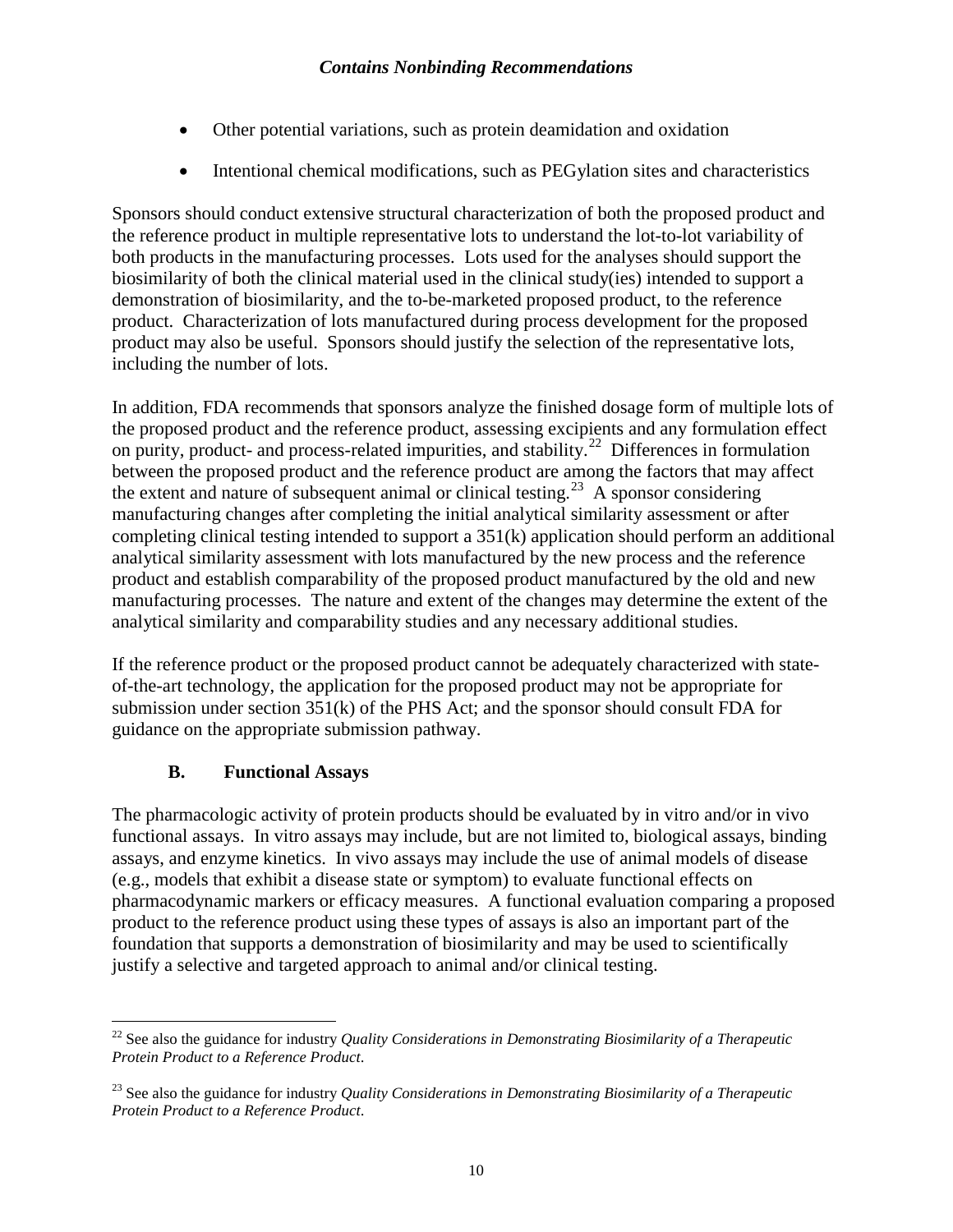Sponsors can use functional assays to provide additional evidence that the biologic activity and potency of the proposed product are highly similar to those of the reference product and/or to support a conclusion that there are no clinically meaningful differences between the proposed product and the reference product. Such assays also may be used to provide additional evidence that the MOA of the two products is the same to the extent the MOA of the reference product is known. Functional assays can be used to provide additional data to support results from structural analyses, investigate the consequences of observed structural differences, and explore structure-activity relationships.<sup>[24](#page-13-0)</sup> These assays are expected to be comparative so they can provide evidence of similarity or reveal differences in the performance of the proposed product compared to the reference product, especially differences resulting from variations in structure that cannot be detected using current analytical methods. FDA also recommends that sponsors discuss limitations of the assays they used when interpreting results in their submissions to FDA. Such discussions would be useful for the evaluation of analytical data and may guide whether additional analytical testing would be necessary to support a demonstration of biosimilarity.

Functional assays can also provide information that complements the animal and clinical data in assessing the potential clinical effects of minor differences in structure between the proposed product and the reference product. For example, cell-based bioactivity assays may be used to detect the potential for inducing cytokine release syndrome in vivo. The available information about these assays, including sensitivity, specificity, and extent of validation, can affect the amount and type of additional animal or clinical data that may be needed to establish biosimilarity. As is the case for the structural evaluation, sponsors should justify the selection of the representative lots, including the number of lots.

#### **C. Animal Data**

The PHS Act also requires that a  $351(k)$  application include information demonstrating biosimilarity based on data derived from animal studies (including the assessment of toxicity), unless FDA determines that such studies are not necessary in a  $351(k)$  application.<sup>[25](#page-13-1)</sup> Results from animal studies may be used to support the safety evaluation of the proposed product and more generally to support the demonstration of biosimilarity between the proposed product and the reference product.

#### *1. Animal Toxicity Studies*

As a scientific matter, animal toxicity data are considered useful when, based on the results of extensive structural and functional characterization, uncertainties remain about the safety of the proposed product that need to be addressed before initiation of clinical studies in humans (assuming results from animal studies can meaningfully address the remaining uncertainties).

<span id="page-13-0"></span><sup>&</sup>lt;sup>24</sup> See also the guidance for industry *Quality Considerations in Demonstrating Biosimilarity of a Therapeutic Protein Product to a Reference Product*.

<span id="page-13-1"></span><sup>&</sup>lt;sup>25</sup> Section 7002(a)(2) of the Affordable Care Act, adding sections  $351(k)(2)(A)(i)(I)(bb)$  and  $351(k)(2)(A)(ii)$  of the PHS Act.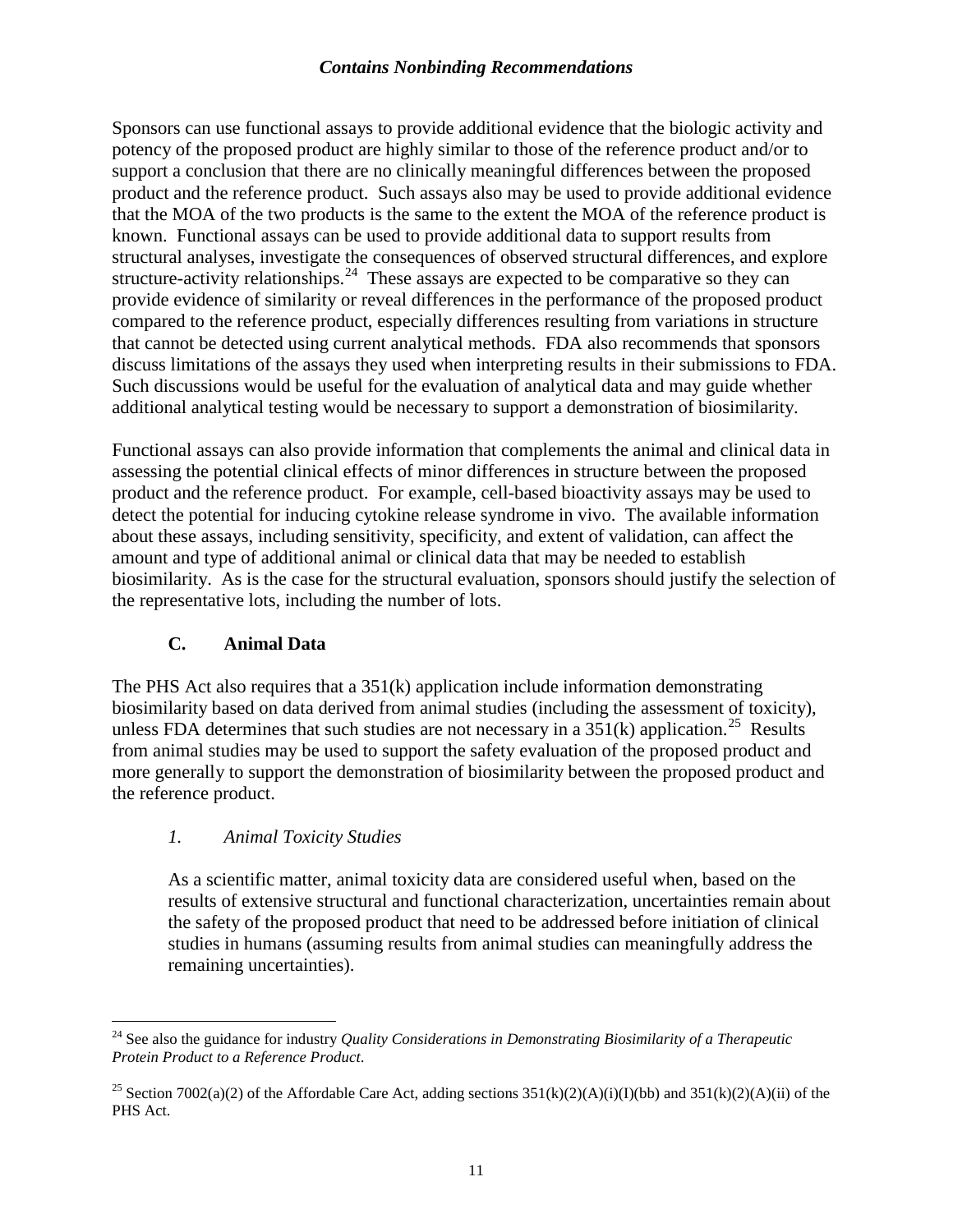The scope and extent of any animal toxicity studies will depend on information about the reference product, information about the proposed product, and the extent of known similarities or differences between the two. As described further in section IX, FDA encourages sponsors to initiate early discussions with the Agency with regard to their biosimilar development plans, including identifying appropriate scientific justifications for not conducting an animal toxicity study or for the scope and extent of such a study.

If comparative structural and functional data using the proposed product provide strong support for analytical similarity to a reference product, then limited animal toxicity data may be sufficient to support initial clinical use of the proposed product. Such a study may be non-sacrificial and include endpoints that measure in-life parameters, PD, and PK (with an assessment of immunogenicity).

If the structural and functional data are limited in scope or there are concerns about the proposed product quality, a general toxicology study may be needed that includes full animal pathology, histopathology, PD, PK, and immunogenicity assessments. When animal toxicology studies are conducted, it will be useful to perform a comparative study with the proposed product and the reference product (i.e., comparative bridging toxicology studies). The selection of dose, regimen, duration, and test species for these studies should provide a meaningful toxicological comparison between the two products. It is important to understand the limitations of such animal studies (e.g., small sample size, intra-species variations) when interpreting results comparing the proposed product and the reference product. For a detailed discussion on the design of animal toxicology studies relevant to biological products, see the ICH guidance for industry *S6(R1) Preclinical Safety Evaluation of Biotechnology-Derived Pharmaceuticals* (ICH S6(R1)).

Safety data derived from animal toxicity studies generally are not expected if clinical data (e.g., from studies or marketing experience outside the United States) using the proposed product are available (with the same proposed route of administration and formulation) that provide sufficient evidence for its safe use, unless animal toxicity studies are otherwise needed to address a specific product quality concern.

Animal toxicity studies are generally not useful if there is no animal species that can provide pharmacologically relevant data for the product (i.e., no species in which the biologic activity of the product mimics the human response). For a detailed discussion about demonstrating species relevance, see the criteria described in ICH S6(R1). However, there may be some instances when animal data from a pharmacologically nonresponsive species (including rodents) may be useful to support clinical studies with a proposed product that has not been previously tested in human subjects, for example, comparative PK and systemic tolerability studies. If animal toxicity studies are not warranted based on an acceptable scientific justification, additional comparative in vitro testing (using human cells or tissues when appropriate) is encouraged. Data derived using human cells can provide important comparative information between the proposed product and the reference product regarding potential clinical effects (section VII.B), particularly in situations where there are no animal species available for safety testing.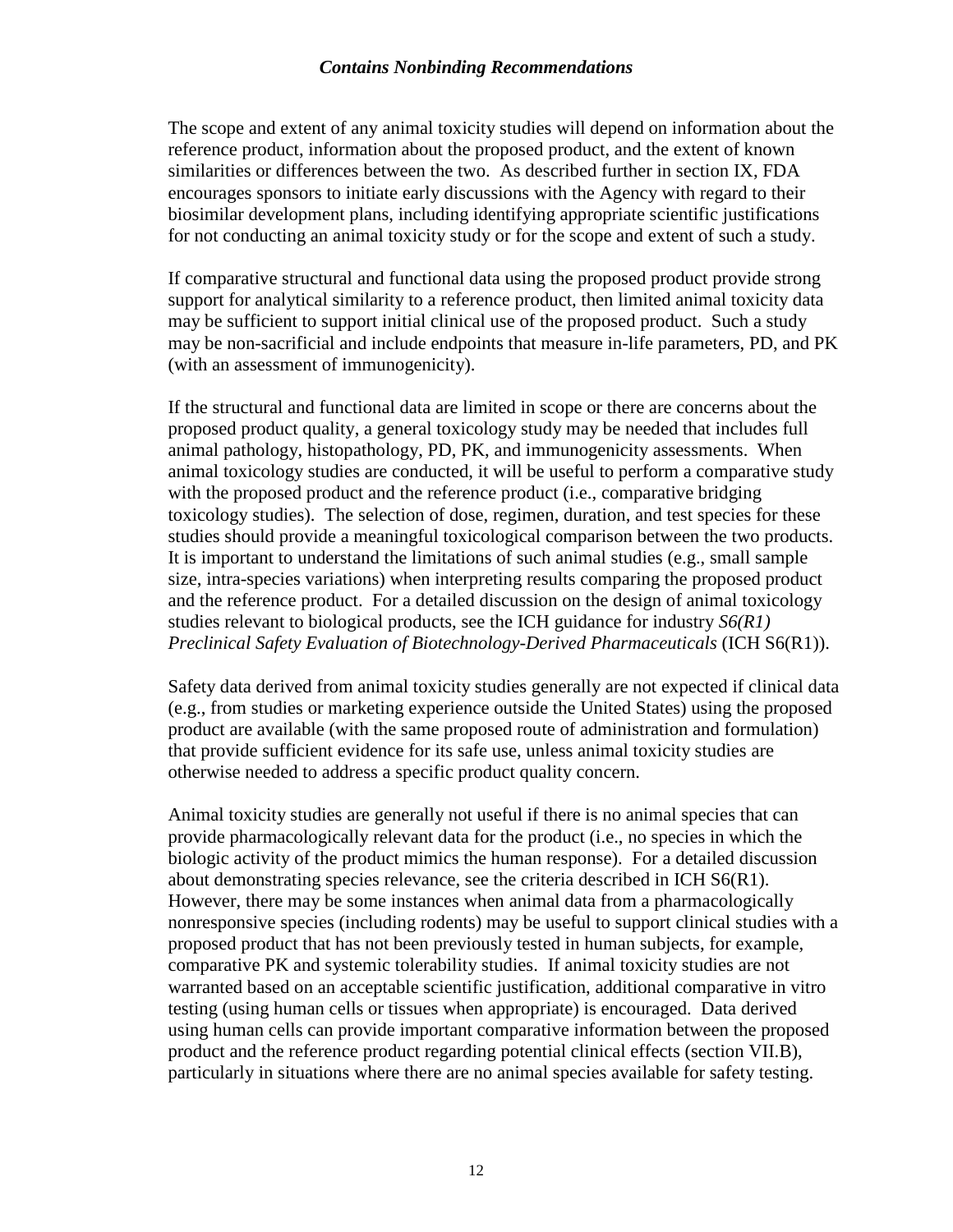In general, nonclinical safety pharmacology, reproductive and developmental toxicity, and carcinogenicity studies are not warranted when the proposed product and the reference product have been demonstrated to be highly similar through extensive structural and functional characterization and animal toxicity studies (if such studies were conducted).

#### *2. Inclusion of Animal PK and PD Measures*

Under certain circumstances, a single-dose study in animals comparing the proposed product and the reference product using PK and PD measures may contribute to the totality of evidence that supports a demonstration of biosimilarity. Specifically, sponsors can use results from animal studies to support the degree of similarity based on the PK and PD profiles of the proposed product and the reference product. PK and PD measures also can be incorporated into a single animal toxicity study, where appropriate. Animal PK and PD assessment will not negate the need for human PK and PD studies.

#### *3. Interpreting Animal Immunogenicity Results*

Animal immunogenicity assessments are conducted to assist in the interpretation of the animal study results and generally do not predict potential immune responses to protein products in humans. However, when differences in manufacturing (e.g., impurities or excipients) between the proposed product and the reference product may result in differences in immunogenicity, measurement of anti-therapeutic protein antibody responses in animals may provide useful information. Additionally, differences observed in animal immunogenicity assessments may reflect potential structural or functional differences between the two products not captured by other analytical methods.

## **D. Clinical Studies – General Considerations**

The sponsor of a proposed product must include in its submission to FDA information demonstrating that "there are no clinically meaningful differences between the biological product and the reference product in terms of the safety, purity, and potency of the product."<sup>[26](#page-15-0)</sup>

The nature and scope of the clinical study or studies will depend on the nature and extent of residual uncertainty about biosimilarity after conducting structural and functional characterization and, where relevant, animal studies. The frequency and severity of safety risks

<span id="page-15-0"></span><sup>&</sup>lt;sup>26</sup> Section 7002(b)(3) of the Affordable Care Act, adding section  $351(i)(2)(B)$  of the PHS Act. To support a demonstration of biosimilarity, the statute also requires a clinical study or studies (including the assessment of immunogenicity and PK or PD) sufficient to demonstrate safety, purity, and potency in one or more appropriate conditions of use for which the reference product is licensed and intended to be used and for which licensure is sought for the biological product, unless FDA determines an element unnecessary (section 7002(a)(2) of the Affordable Care Act, adding section  $351(k)(2)(A)(i)(I)(cc)$  of the PHS Act). As a general matter, FDA anticipates that the recommendations described in this guidance designed to demonstrate that the proposed product is highly similar to its reference product notwithstanding minor differences in clinically inactive components and to demonstrate that no clinically meaningful differences exist between the two products will provide data sufficient to demonstrate the safety, purity, and potency of the proposed product. FDA recommends that sponsors identify which study or studies will provide data regarding no clinically meaningful differences prior to starting clinical studies.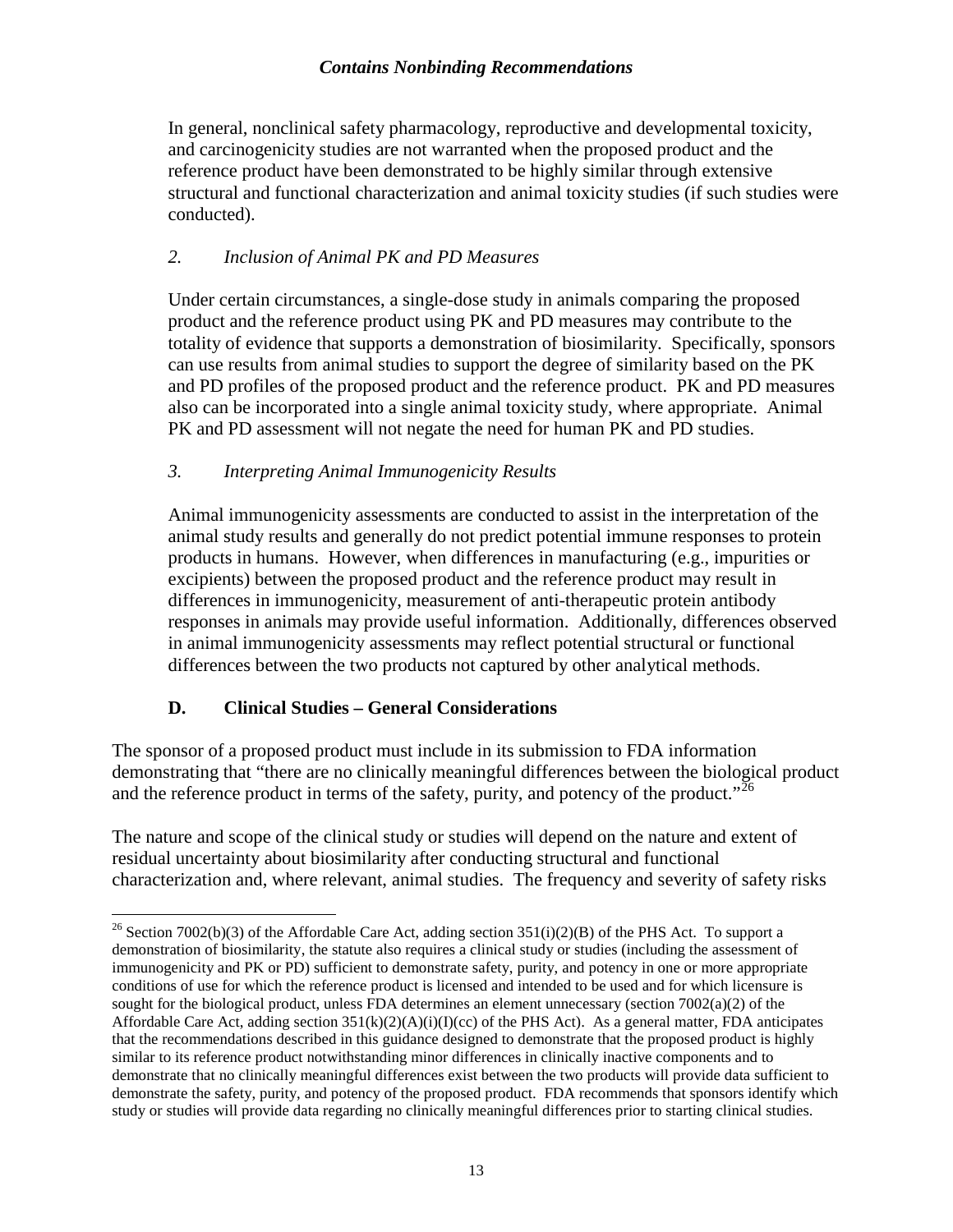and other safety and effectiveness considerations (e.g., poor relationship between pharmacologic effects and effectiveness) for the reference product may also affect the design of the clinical program. The scope of the clinical program and the type of clinical studies (i.e., comparative human PK, PD, clinical immunogenicity, or clinical safety and effectiveness) should be scientifically justified by the sponsor.

As a scientific matter, FDA expects a sponsor to conduct comparative human PK and PD studies (if there is a relevant PD measure(s))<sup>[27](#page-16-0)</sup> and a clinical immunogenicity assessment. In certain cases, the results of these studies may provide adequate clinical data to support a conclusion that there are no clinically meaningful differences between the proposed biosimilar product and the reference product. However, if residual uncertainty about biosimilarity remains after conducting these studies, an additional comparative clinical study or studies would be needed to further evaluate whether there are clinically meaningful differences between the two products.

## *1. Human Pharmacology Data[28](#page-16-1)*

Human PK and PD profiles of a protein product often cannot be adequately predicted from functional assays and/or animal studies alone. Therefore, human PK and PD studies comparing a proposed product to the reference product generally are fundamental components in supporting a demonstration of biosimilarity. Both PK and PD studies (where there is a relevant PD measure(s)) generally will be expected to establish biosimilarity, unless a sponsor can scientifically justify that such a study is not needed.<sup>[29](#page-16-2)</sup> Even if relevant PD measures are not available, sensitive PD endpoints may be assessed if such assessment may help reduce residual uncertainty about biosimilarity.

Sponsors should provide a scientific justification for the selection of the human PK and PD study population (e.g., patients versus healthy subjects) and parameters, taking into consideration the relevance and sensitivity of such population and parameters, the population and parameters studied for the licensure for the reference product, as well as the current knowledge of the intra-subject and inter-subject variability of human PK and PD for the reference product. For example, comparative human PK and PD studies should use a population, dose(s), and route of administration that are adequately sensitive to allow for the detection of differences in PK and PD profiles. FDA recommends that, to the extent possible, the sponsor select PD measures that (1) are relevant to clinical

<span id="page-16-0"></span> $27$  A PD study may also incorporate PK measures (i.e., a combined PK/PD study).

<span id="page-16-1"></span><sup>28</sup> See the draft guidance for industry *Clinical Pharmacology Data to Support a Demonstration of Biosimilarity to a Reference Product* for a more detailed discussion on the design and use of clinical pharmacology studies to support a demonstration of biosimilarity. When final, this guidance will represent FDA's current thinking on this topic.

<span id="page-16-2"></span> $^{29}$  PK and PD studies provide quite different types of information. In simple terms, a PK study measures how the body acts on a drug (how the drug is absorbed, distributed, metabolized, and eliminated), and a PD study measures how the drug acts on the body (typically assessing a measure(s) related to the drug's biochemical and physiologic effects on the body). Therefore, one type of study does not duplicate or substitute for the information provided by the other. Both PK studies and PD studies provide important information for assessing biosimilarity; and therefore, as a scientific matter, comparative human PK studies and PD studies (where there is a relevant PD measure(s)) generally will be expected.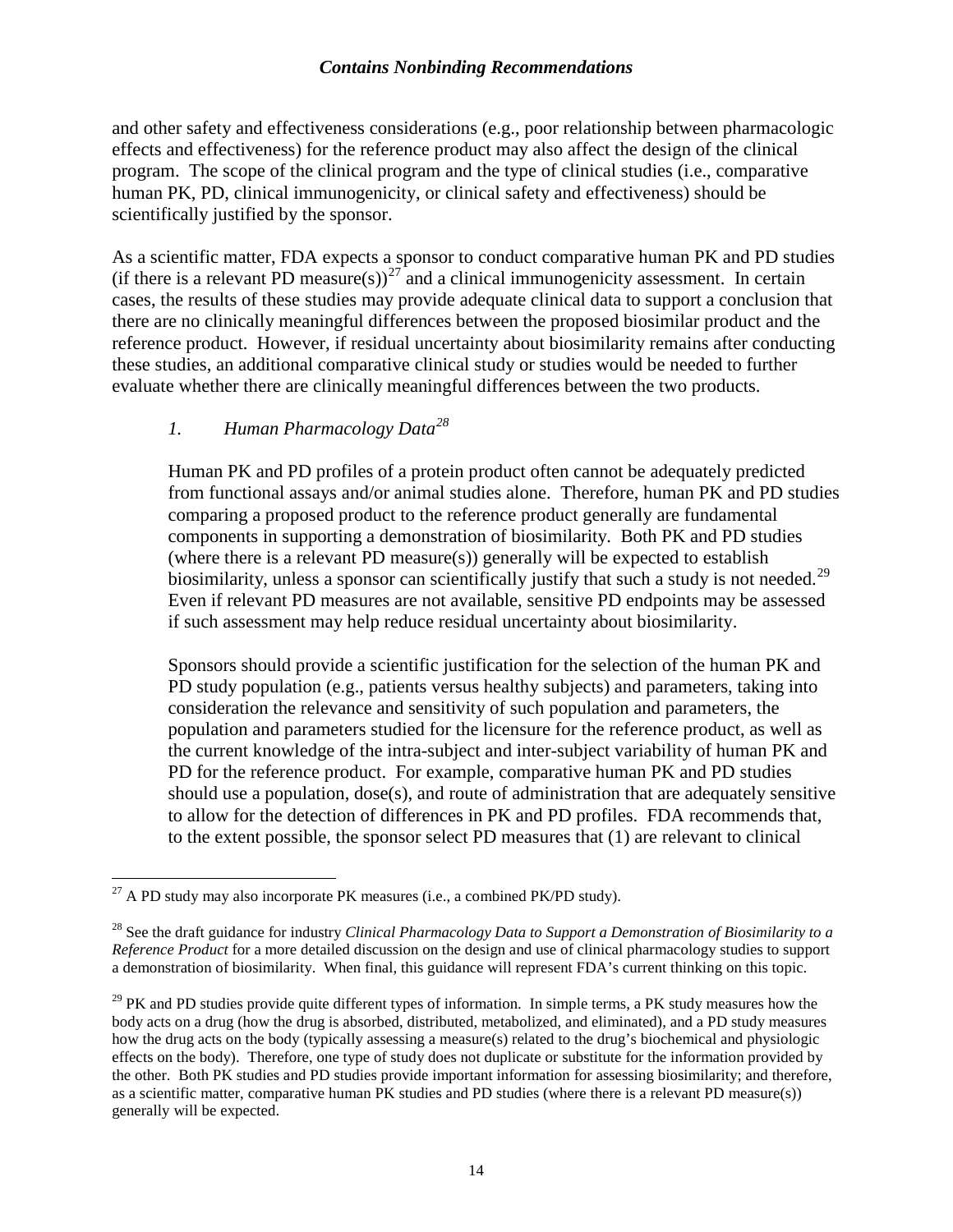outcomes (e.g., on mechanistic path of MOA or disease process related to effectiveness or safety); (2) are measurable for a sufficient period of time after dosing to ascertain the full PD response and with appropriate precision; and (3) have the sensitivity to detect clinically meaningful differences between the proposed product and the reference product. Use of multiple PD measures that assess different domains of activities may also be of value.

When there are established dose-response or systemic exposure-response relationships (response may be PD measures or clinical endpoints), it is important to select, whenever possible, a dose(s) for study on the steep part of the dose-response curve for the proposed product. Studying doses that are on the plateau of the dose-response curve is unlikely to detect clinically meaningful differences between the two products. Sponsors should predefine and justify the criteria for PK and PD parameters for studies included in the application to demonstrate biosimilarity.

A human PK study that demonstrates similar exposure (e.g., serum concentration over time) for the proposed product and the reference product may provide support for a demonstration of biosimilarity. A human PK study may be particularly useful when the exposure correlates with clinical safety and effectiveness. A human PD study that demonstrates a similar effect on a relevant PD measure(s) related to effectiveness or specific safety concerns (except for immunogenicity, which is evaluated separately) represents even stronger support for a biosimilarity determination.

In certain cases, establishing a similar clinical PK, PD, and immunogenicity profile may provide sufficient clinical data to support a conclusion that there are no clinically meaningful differences between the two products. PK and PD parameters are generally more sensitive than clinical efficacy endpoints in assessing the similarity of two products. For example, an effect on thyroid stimulating hormone (TSH) levels would provide a more sensitive comparison of two thyroxine products than an effect on clinical symptoms of euthyroidism.

In cases where there is a meaningful correlation between PK and PD results and clinical effectiveness, convincing PK and PD results may make a comparative efficacy study unnecessary. For example, similar dose-response curves of the proposed product and the reference product on a relevant PD measure, combined with a similar human PK profile and clinical immunogenicity profile, could provide sufficient evidence to support a conclusion of no clinically meaningful differences. Even if there is still residual uncertainty about biosimilarity based on PK and PD results, establishing a similar human PK and PD profile may provide a scientific basis for a selective and targeted approach to subsequent clinical testing.

For PD studies using products with a short half-life (e.g., shorter than 5 days), a rapid PD response, and a low incidence of immunogenicity, a crossover design is appropriate, when feasible. For products with a longer half-life (e.g., more than 5 days), a parallel design will usually be needed. Sponsors should provide a scientific justification for the selection of study dose (e.g., one dose or multiple doses) and route of administration.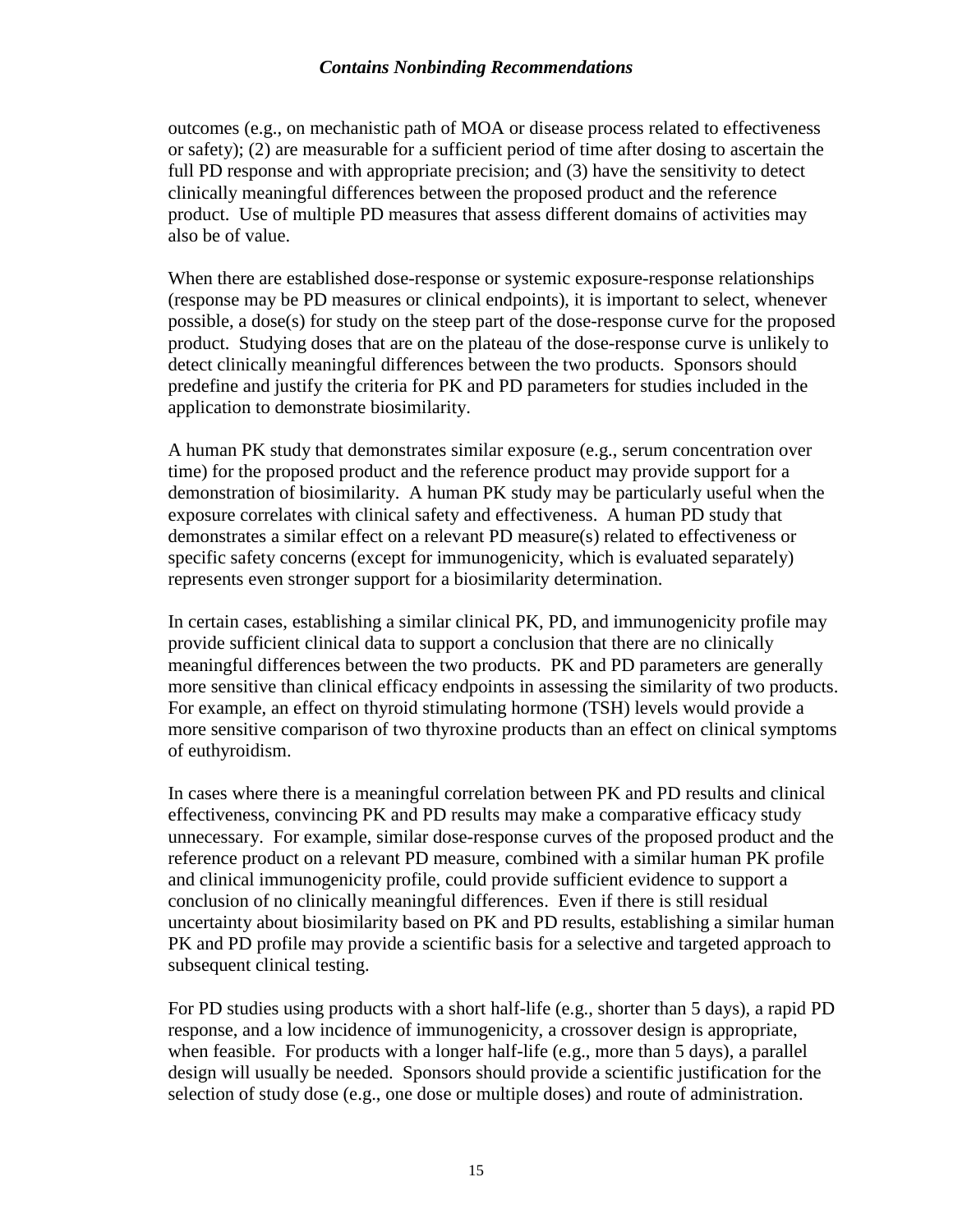FDA recommends that sponsors consider the duration of time it takes for a PD measure to change and the possibility of nonlinear PK. FDA also encourages consideration of the role of modeling and simulation in designing comparative human PK and PD studies.

#### *2. Clinical Immunogenicity Assessment*

The goal of the clinical immunogenicity assessment is to evaluate potential differences between the proposed product and the reference product in the incidence and severity of human immune responses. Immune responses may affect both the safety and effectiveness of the product by, for example, altering PK, inducing anaphylaxis, or promoting development of neutralizing antibodies that neutralize the product as well as its endogenous protein counterpart. Thus, establishing that there are no clinically meaningful differences in immune response between a proposed product and the reference product is a key element in the demonstration of biosimilarity. Structural, functional, and animal data<sup>[30](#page-18-0)</sup> are generally not adequate to predict immunogenicity in humans. Therefore, at least one clinical study that includes a comparison of the immunogenicity of the proposed product to that of the reference product will be expected. FDA encourages that, where feasible, sponsors collect immunogenicity data in any clinical study, including human PK or PD studies.

The extent and timing of the clinical immunogenicity assessment will vary depending on a range of factors, including the extent of analytical similarity between the proposed product and the reference product, and the incidence and clinical consequences of immune responses for the reference product. For example, if the clinical consequence is severe (e.g., when the reference product is a therapeutic counterpart of an endogenous protein with a critical, nonredundant biological function or is known to provoke anaphylaxis), a more extensive immunogenicity assessment will likely be needed to support a demonstration of biosimilarity. If the immune response to the reference product is rare, a premarketing evaluation to assess apparent differences in immune responses between the two products may be adequate to support biosimilarity. In addition, in some cases certain safety risks may need to be evaluated through postmarketing surveillance or studies.

The overall immunogenicity assessment should consider the nature of the immune response (e.g., anaphylaxis, neutralizing antibody), the clinical relevance and severity of consequences (e.g., loss of efficacy of life-saving therapeutic and other adverse effects), the incidence of immune responses, and the population being studied. FDA recommends use of a comparative parallel design (i.e., a head-to-head study) in treatment-naïve patients as the most sensitive design for a premarketing study to assess potential differences in the risk of immunogenicity. However, depending on the clinical experience of the reference and proposed products (taking into consideration the conditions of use and patient population), a sponsor may need to evaluate a subset of patients to provide a substantive descriptive assessment of whether a single cross-over

<span id="page-18-0"></span> $30$  Section VII.C.3 of this guidance contains a discussion concerning the interpretation of animal immunogenicity results.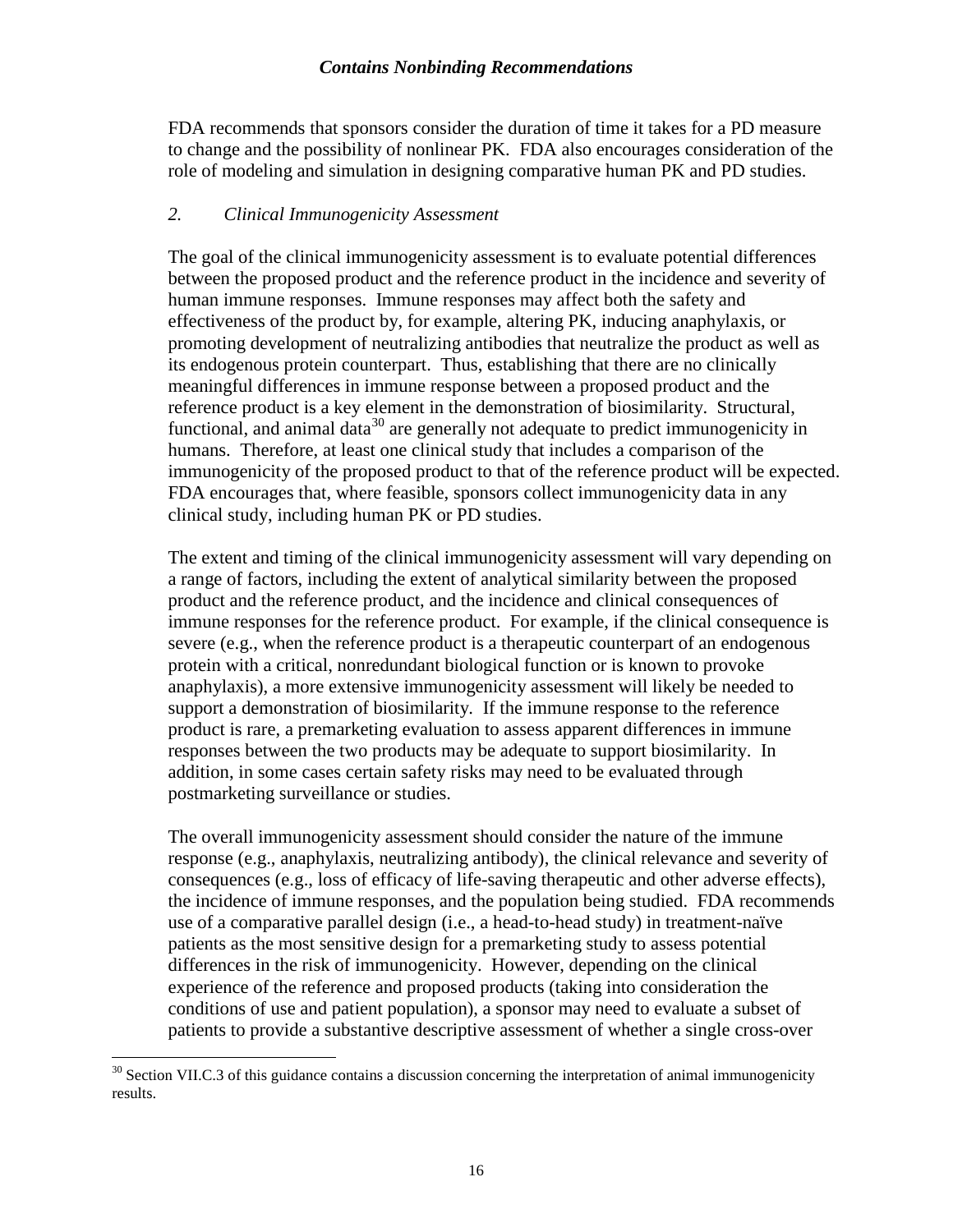from the reference product to the proposed biosimilar would result in a major risk in terms of hypersensitivity, immunogenicity, or other reactions. The design of any study to assess immunogenicity and acceptable differences in the incidence and other parameters of immune response should be discussed with FDA before initiating the study. Differences in immune responses between a proposed product and the reference product in the absence of observed clinical sequelae may be of concern and may warrant further evaluation (e.g., extended period of follow-up evaluation).

The study population used to compare immunogenicity should be justified by the sponsor and agreed to by the Agency. If a sponsor is seeking to extrapolate immunogenicity findings for one condition of use to other conditions of use, the sponsor should consider using a study population and treatment regimen that are adequately sensitive for predicting a difference in immune responses between the proposed product and the reference product across the conditions of use. Usually, this will be the population and regimen for the reference product for which development of immune responses with adverse outcomes is most likely to occur (e.g., patients on background immunosuppressants would be less likely to develop immune responses than patients who are not immunosuppressed).

The selection of clinical immunogenicity endpoints or PD measures associated with immune responses to therapeutic protein products (e.g., antibody formation and cytokine levels) should take into consideration the immunogenicity issues that have emerged during the use of the reference product. Sponsors should prospectively define the clinical immune response criteria (e.g., definitions of significant clinical events such as anaphylaxis), using established criteria where available, for each type of potential immune response and should obtain agreement from FDA on these criteria before initiating the study.

The duration of follow-up evaluation should be determined based on (1) the time course for the generation of immune responses (such as the development of neutralizing antibodies, cell-mediated immune responses) and expected clinical sequelae (informed by experience with the reference product), (2) the time course of disappearance of the immune responses and clinical sequelae following cessation of therapy, and (3) the length of administration of the product. For example, for chronically administered agents, the follow-up period is recommended to be 1 year unless a shorter duration can be scientifically justified based on the *totality of the evidence* to support biosimilarity.

As a scientific matter, a sponsor should evaluate the following antibody parameters in the clinical immunogenicity assessment:

- Titer, specificity, relevant isotype distribution, time course of development, persistence, disappearance, impact on PK, and association with clinical sequelae
- Neutralization of product activity: neutralizing capacity to all relevant functions (e.g., uptake and catalytic activity, neutralization for replacement enzyme therapeutics)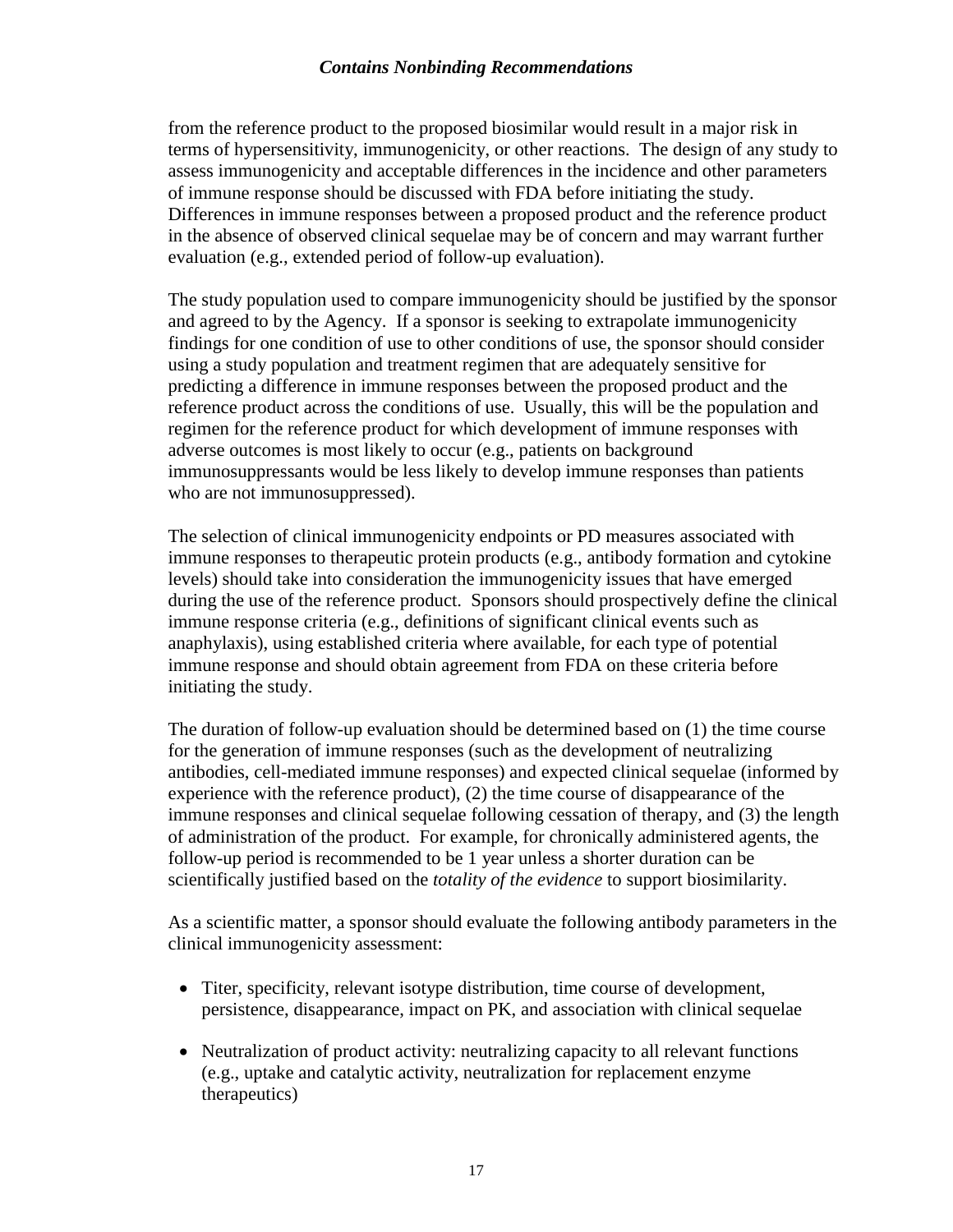The sponsor should develop assays capable of sensitively detecting immune responses, even in the presence of the circulating drug product (proposed product and reference product).<sup>[31](#page-20-0)</sup> The proposed product and the reference product should be assessed in the same assay with the same patient sera whenever possible. FDA recommends that immunogenicity assays be developed and validated early in development, and the validation should consider both the proposed product and the reference product. Sponsors should consult with FDA on the sufficiency of assays before initiating any clinical immunogenicity assessment.

#### *3. Comparative Clinical Studies*

As a scientific matter, a comparative clinical study will be necessary to support a demonstration of biosimilarity if there is residual uncertainty about whether there are clinically meaningful differences between the proposed product and the reference product based on structural and functional characterization, animal testing, human PK and PD data, and clinical immunogenicity assessment. A sponsor should provide a scientific justification if it believes that a comparative clinical study is not necessary.

The following are examples of factors that may influence the type and extent of the comparative clinical study data needed:

- a. The nature and complexity of the reference product, the extensiveness of structural and functional characterization, and the findings and limitations of comparative structural, functional, and nonclinical testing, including the extent of observed differences
- b. The extent to which differences in structure, function, and nonclinical pharmacology and toxicology predict differences in clinical outcomes, in conjunction with the degree of understanding of the MOA of the reference product and disease pathology
- c. The extent to which human PK or PD is known to predict clinical outcomes (e.g., PD measures known to be relevant to effectiveness or safety)
- d. The extent of clinical experience with the reference product and its therapeutic class, including the safety and risk-benefit profile (e.g., whether there is a low potential for off-target adverse events), and appropriate endpoints and biomarkers for safety and effectiveness (e.g., availability of established, sensitive clinical endpoints)
- e. The extent of any other clinical experience with the proposed product (e.g., if the proposed product has been marketed outside the United States)

<span id="page-20-0"></span><sup>&</sup>lt;sup>31</sup> See the draft guidance for industry *Assay Development for Immunogenicity Testing of Therapeutic Proteins* for a detailed discussion. When final, this guidance will represent FDA's current thinking on this topic.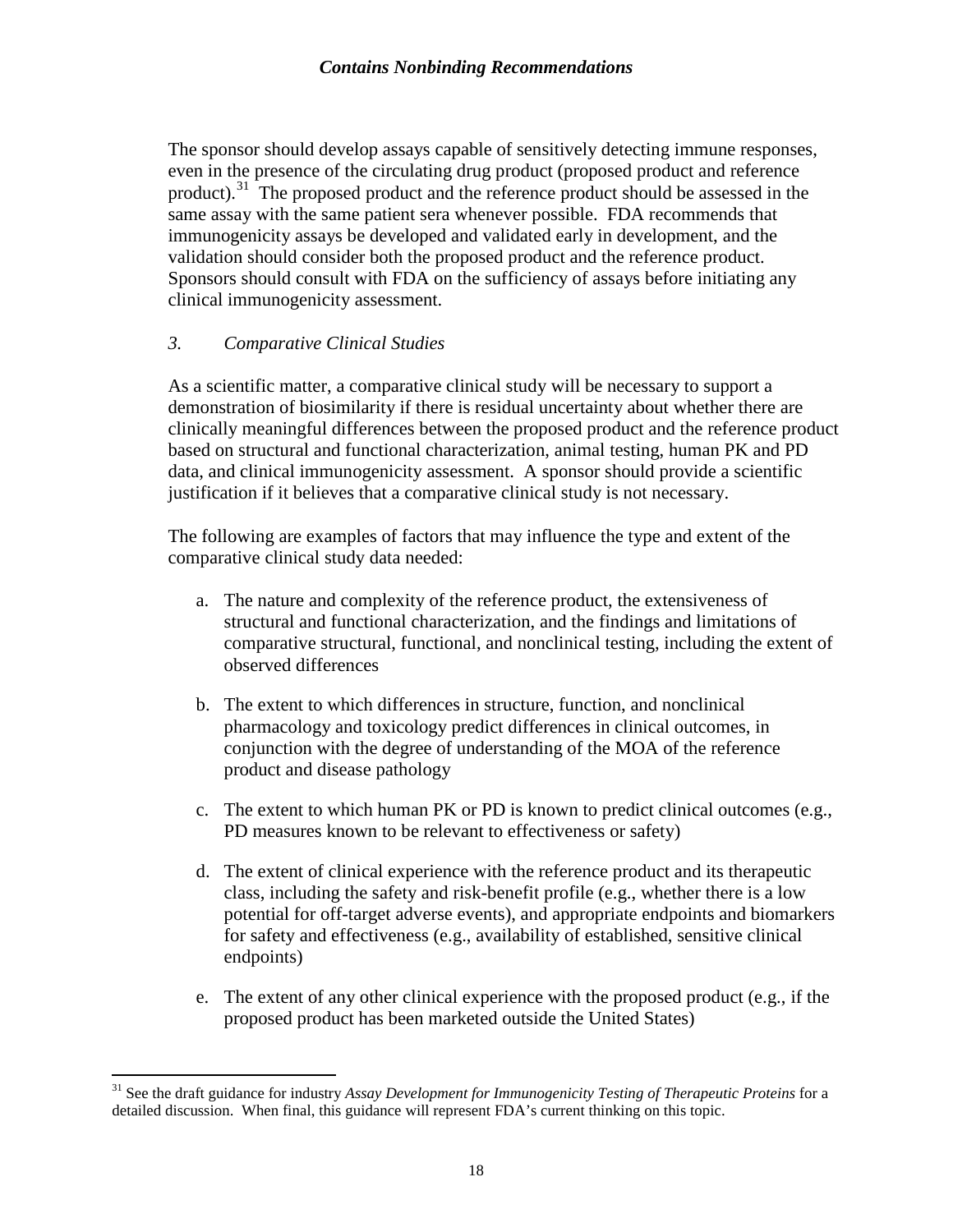A sponsor should provide a scientific justification for how it intends to use these factors to determine what type(s) of clinical study(ies) are needed and the design of any necessary study(ies). For example, if a comparative clinical study is needed, a sponsor should explain how these factors were considered in determining the design of such a study, including the endpoint(s), population, similarity margin, and statistical analyses.

Additionally, specific safety or effectiveness concerns regarding the reference product and its class (including history of manufacturing- or source-related adverse events) may warrant more comparative clinical data. Alternatively, if there is information regarding other biological products that could support a biosimilarity determination (with marketing histories that demonstrate no apparent differences in clinical safety and effectiveness profiles), such information may be an additional factor supporting a selective and targeted approach to the clinical program.

#### Endpoints

A sponsor should use endpoints that can assess clinically meaningful differences between the proposed product and the reference product in a comparative clinical study. The endpoints may be different from those used as primary endpoints in the reference product's clinical studies if they are scientifically supported. As discussed in section VII.D.1, certain endpoints (such as PD measures) are more sensitive than clinical endpoints and, therefore, may enable more precise comparisons of relevant therapeutic effects. There may be situations when the assessment of multiple PD measures in a comparative clinical study will enhance the sensitivity of the study. The adequacy of the endpoints depends on the extent to which PD measures correlate with clinical outcome, the extent of structural and functional data support for biosimilarity, the understanding of MOA, and the nature or seriousness of outcome affected.

#### Study Population

The choice of study population should allow for an assessment of clinically meaningful differences between the proposed product and the reference product. Often the study population will have characteristics consistent with those of the population studied for the licensure of the reference product for the same indication. However, there are cases where a study population could be different from that in the clinical studies that supported the licensure of the reference product. For example, if a genetic predictor of response was developed following licensure of the reference product, it may be possible to use patients with the response marker as the study population.

#### Sample Size and Duration of Study

The sample size for and duration of the comparative clinical study should be adequate to allow for the detection of clinically meaningful differences between the two products. As discussed in section VII.D.1, certain endpoints, such as PD measures, may be more sensitive than clinical endpoints and facilitate the conduct of a smaller study of limited duration. In such cases where the size and duration of the comparative clinical study may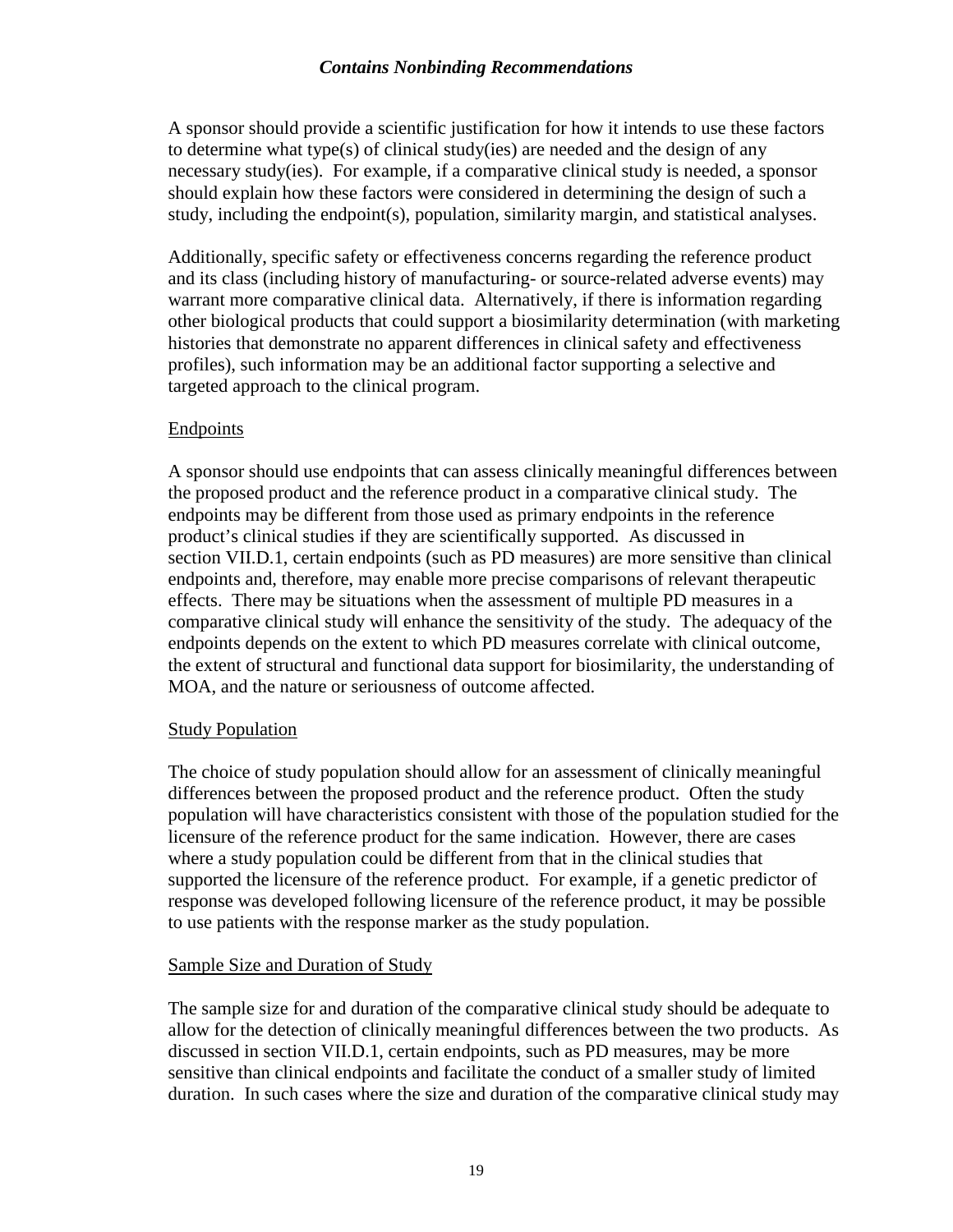not be adequate for the detection of relevant safety signals, a separate assessment of safety and immunogenicity may be needed.

#### Study Design and Analyses

A comparative clinical study for a biosimilar development program should be designed to investigate whether there are clinically meaningful differences between the proposed product and the reference product. The design should take into consideration the nature and extent of residual uncertainty that remains about biosimilarity based on data generated from comparative structural and functional characterization, animal testing, human PK and PD studies, and clinical immunogenicity assessment.

Generally, FDA expects a clinical study or studies designed to establish statistical evidence that the proposed product is neither inferior to the reference product by more than a specified margin nor superior to the reference product by more than a (possibly different) specified margin. Typically, an equivalence design with symmetric inferiority and superiority margins would be used. Symmetric margins would be reasonable when, for example, there are dose-related toxicities.

In some cases, it would be appropriate to use an asymmetric interval with a larger upper bound to rule out superiority than lower bound to rule out inferiority. An asymmetric interval could be reasonable, for example, if the dose used in the clinical study is near the plateau of the dose-response curve and there is little likelihood of dose-related effects (e.g., toxicity). In most cases, use of an asymmetric interval would generally allow for a smaller sample size than would be needed with symmetric margins. However, if there is a demonstration of clear superiority, then further consideration should be given as to whether the proposed product can be considered biosimilar to the reference product.

In some cases, depending on the study population and endpoint(s), ruling out only inferiority may be adequate to establish that there are no clinically meaningful differences between the proposed product and the reference product. For example, if it is well established that doses of a reference product pharmacodynamically saturate the target at the clinical dose level and it would be unethical to use lower than clinically approved doses, a non-inferiority (NI) design may be sufficient.<sup>[32](#page-22-0)</sup>

A sponsor should provide adequate scientific justification for the choice of study design, study population, study endpoint(s), estimated effect size for the reference product, and margin(s) (how much difference to rule out). Sponsors should discuss their study proposal(s) and overall clinical development plan with FDA before initiating the comparative clinical study(ies).

<span id="page-22-0"></span> <sup>32</sup> If an NI design is considered appropriate, sponsors are encouraged to refer to the draft guidance for industry *Noninferiority Clinical Trials*. When final, this guidance will represent FDA's current thinking on this topic.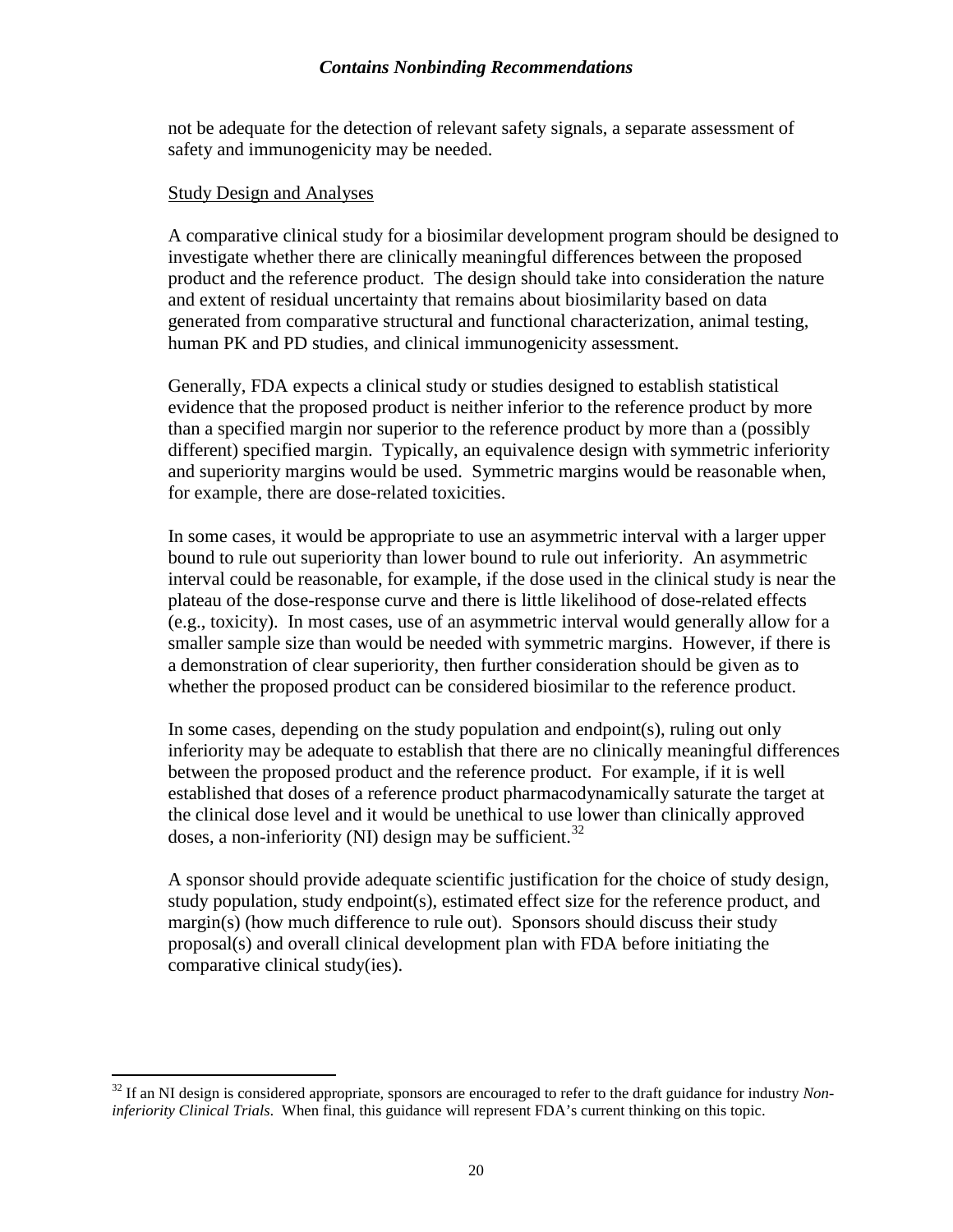#### *4. Extrapolation of Clinical Data Across Indications*

If the proposed product meets the statutory requirements for licensure as a biosimilar product under section 351(k) of the PHS Act based on, among other things, data derived from a clinical study or studies sufficient to demonstrate safety, purity, and potency in an appropriate condition of use, the applicant may seek licensure of the proposed product for one or more additional conditions of use for which the reference product is licensed. However, the applicant would need to provide sufficient scientific justification for extrapolating clinical data to support a determination of biosimilarity for each condition of use for which licensure is sought.

Such scientific justification for extrapolation should address, for example, the following issues for the tested and extrapolated conditions of use:

- The  $MOA(s)$  in each condition of use for which licensure is sought; this may include:
	- The target/receptor(s) for each relevant activity/function of the product
	- The binding, dose/concentration response, and pattern of molecular signaling upon engagement of target/receptor(s)
	- The relationships between product structure and target/receptor interactions
	- The location and expression of the target/receptor(s)
- The PK and bio-distribution of the product in different patient populations (Relevant PD measures may also provide important information on the MOA.)
- The immunogenicity of the product in different patient populations
- Differences in expected toxicities in each condition of use and patient population (including whether expected toxicities are related to the pharmacological activity of the product or to off-target activities)
- Any other factor that may affect the safety or efficacy of the product in each condition of use and patient population for which licensure is sought

Differences between conditions of use with respect to the factors described above do not necessarily preclude extrapolation. A scientific justification should address these differences in the context of the *totality of the evidence* supporting a demonstration of biosimilarity.

In choosing which condition of use to study that would permit subsequent extrapolation of clinical data to other conditions of use, FDA recommends that a sponsor consider choosing a condition of use that would be adequately sensitive to detect clinically meaningful differences between the two products.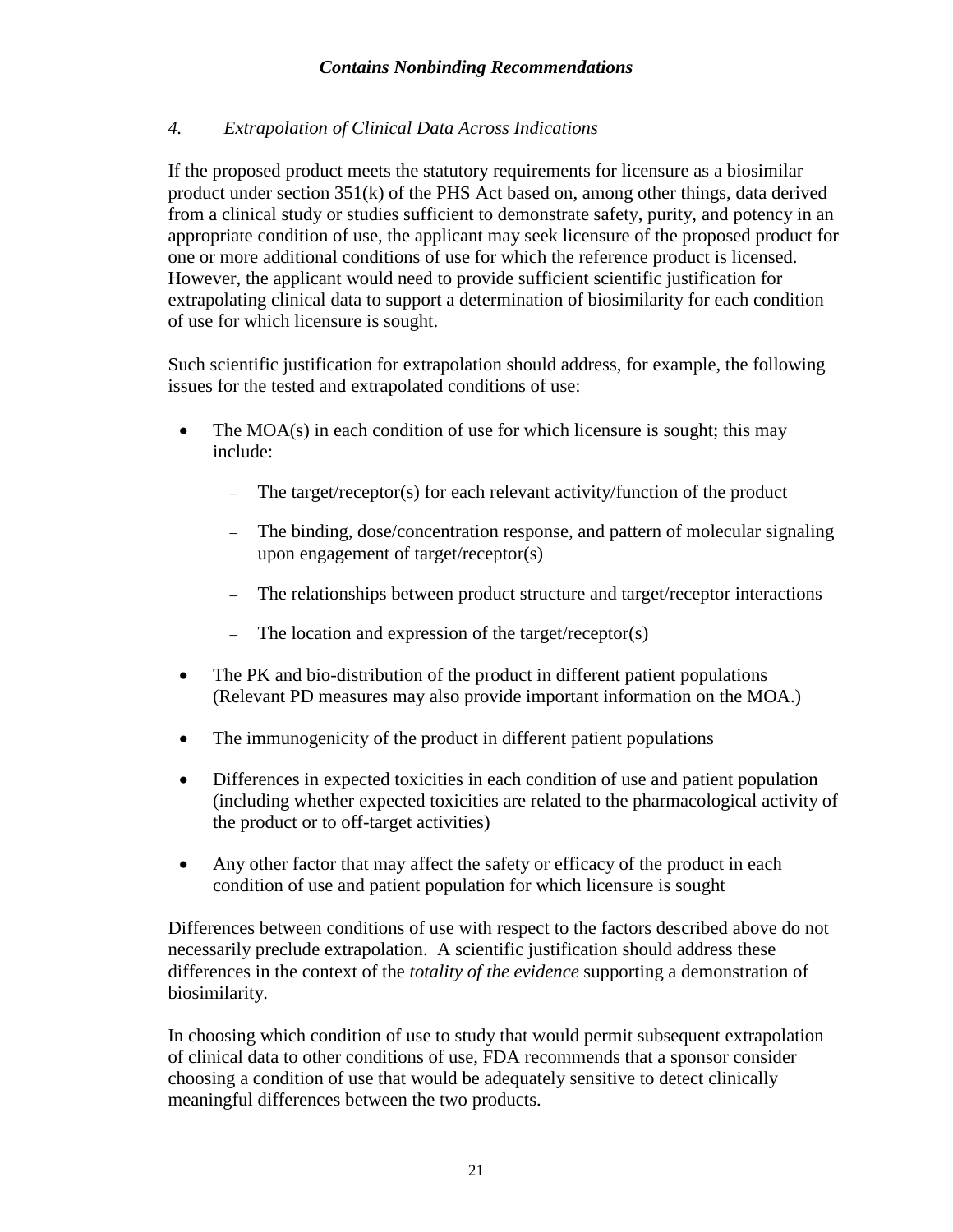The sponsor of a proposed product may obtain licensure only for a condition of use that has been previously licensed for the reference product. If a reference product has a condition of use that was licensed under section  $506(c)$  of the FD&C Act and 21 CFR part 601, subpart E (accelerated approval), and the reference product's clinical benefit in this condition of use has not yet been verified in postmarketing studies, the proposed product sponsor should consider studying another condition of use for which the reference product is licensed to avoid potential complications in the event that postmarketing studies fail to verify the clinical benefit of the reference product for the condition of use.

#### **VIII. POSTMARKETING SAFETY MONITORING CONSIDERATIONS**

Robust postmarketing safety monitoring is an important component in ensuring the safety and effectiveness of biological products, including biosimilar therapeutic protein products.

Postmarketing safety monitoring should first take into consideration any particular safety or effectiveness concerns associated with the use of the reference product and its class, the proposed product in its development and clinical use (if marketed outside the United States), the specific condition of use and patient population, and patient exposure in the biosimilar development program. Postmarketing safety monitoring for a proposed product should also have adequate mechanisms in place to differentiate between the adverse events associated with the proposed product and those associated with the reference product, including the identification of adverse events associated with the proposed product that have not been previously associated with the reference product. Rare, but potentially serious, safety risks (e.g., immunogenicity) may not be detected during preapproval clinical testing because the size of the population exposed likely will not be large enough to assess rare events. In particular cases, such risks may need to be evaluated through postmarketing surveillance or studies. In addition, as with any other biological product, FDA may take any appropriate action to ensure the safety and effectiveness of a proposed product, including, for example, requiring a postmarketing study or clinical trial to evaluate certain safety risks.<sup>[33](#page-24-0)</sup>

Because some aspects of postmarketing safety monitoring are product-specific, FDA encourages sponsors to consult with appropriate FDA divisions to discuss the sponsor's proposed approach to postmarketing safety monitoring.

## **IX. CONSULTATION WITH FDA**

Many product-specific factors can influence the components of a product development program intended to establish that a proposed product is biosimilar to a reference product. Therefore, FDA will ordinarily provide feedback on a case-by-case basis on the components of a development program for a proposed product. In addition, it may not be possible to identify in advance all the necessary components of a development program; and the assessment of one element (e.g., structural analyses) at one step can influence decisions about the type and amount

<span id="page-24-0"></span><sup>&</sup>lt;sup>33</sup> See, for example, sections 505(o)(3) and 505(p)(1)(A)(ii) of the FD&C Act.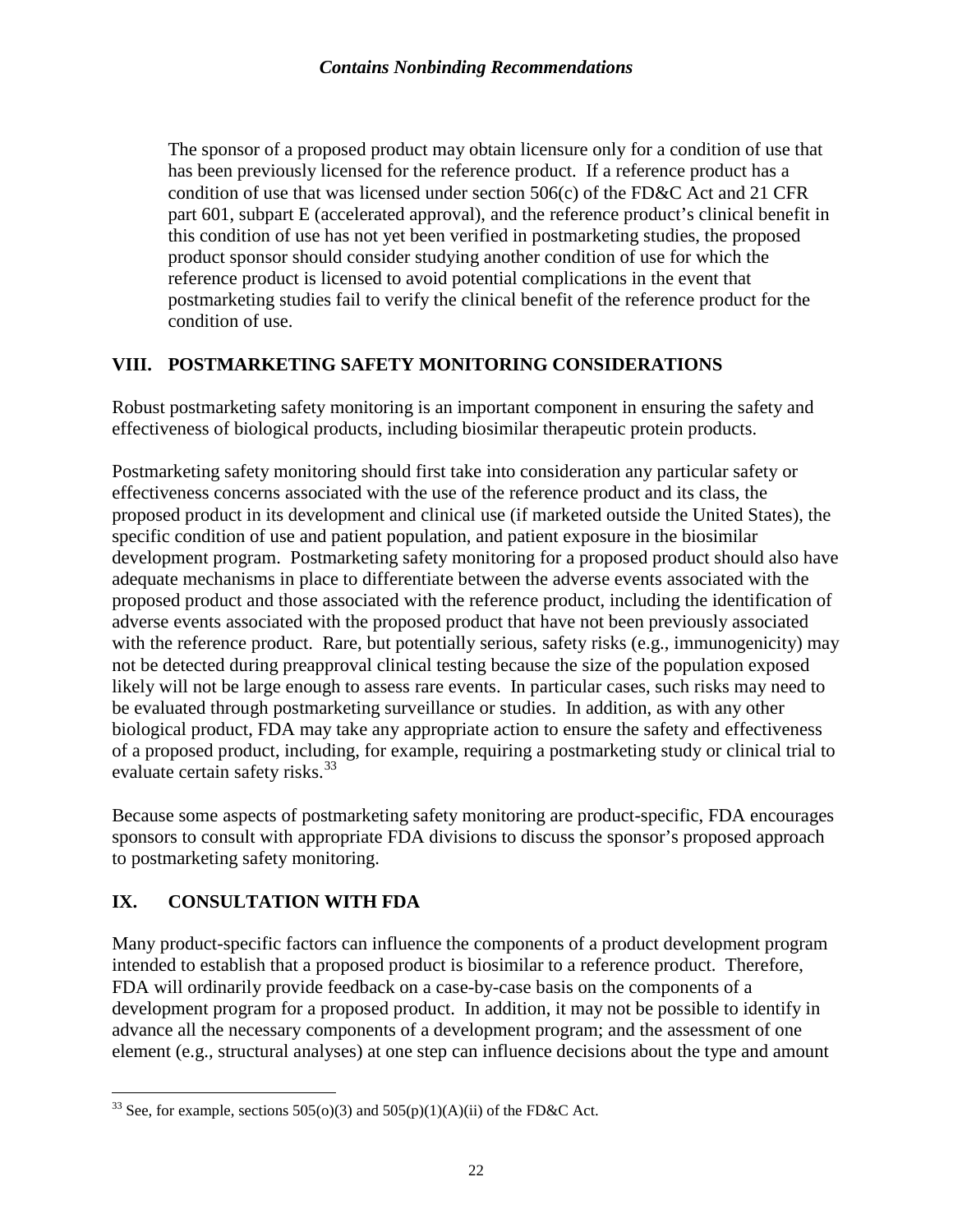of subsequent data for the next step. For these reasons, FDA recommends that sponsors use a stepwise approach to establish the *totality of the evidence* that supports a demonstration of biosimilarity.

FDA also advises sponsors intending to develop biosimilar products to meet with FDA to present their product development plans and establish a schedule of milestones that will serve as landmarks for future discussions with the Agency. FDA anticipates that early discussions with FDA about product development plans and about the approaches to providing adequate scientific justifications will facilitate biosimilar development.